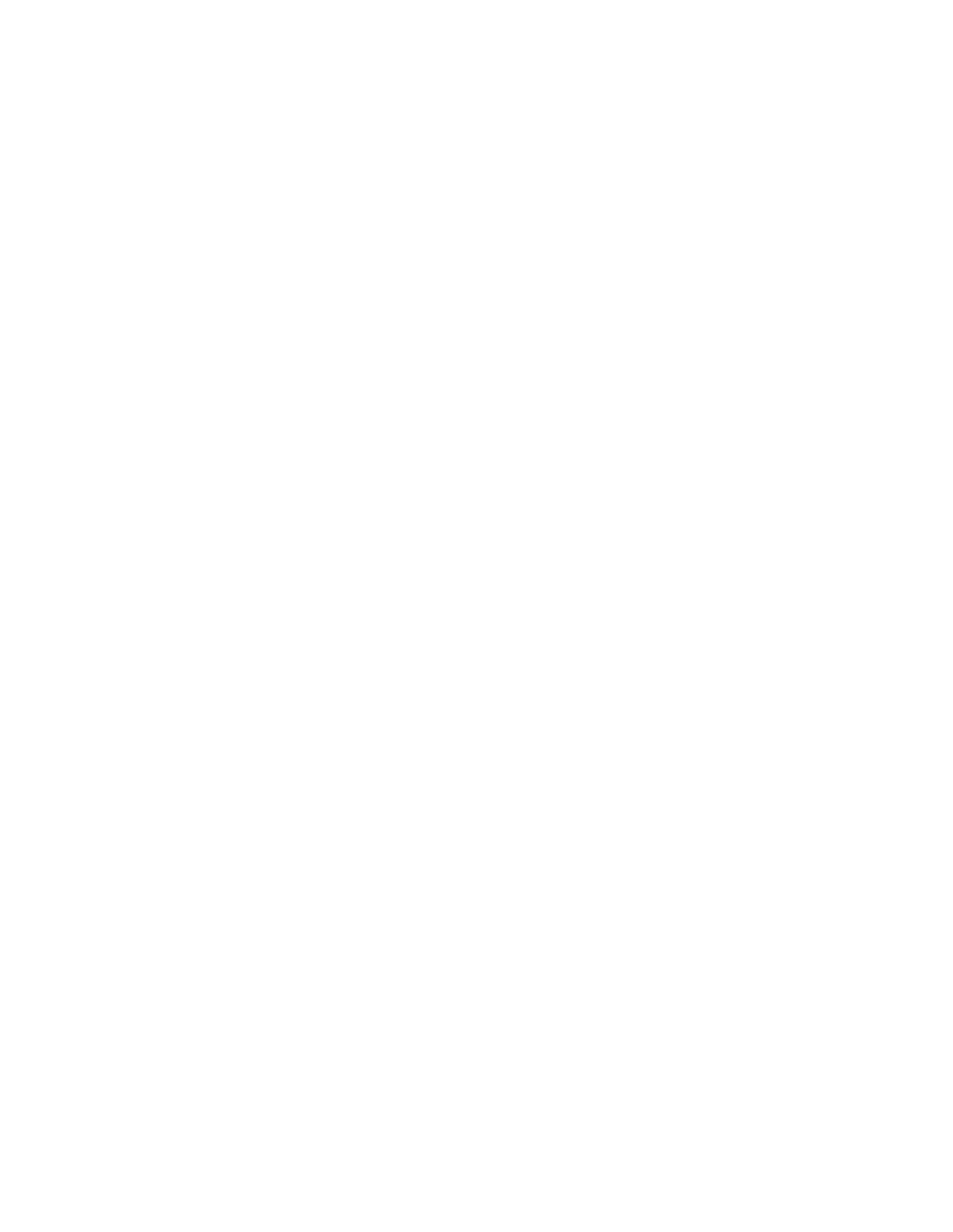R–2.1 The ground wire provides an alternate current path that carries more current.

R–2.3 (a) 0 A, 0 W. (b) 2 A, rightward, 20 W.

(c) 1 A, rightward, 5 W. (d) 1 A, leftward, 5 W.

(e) 2 A, leftward, 20 W.

R–2.5 These precautions prevent current from flowing through the torso of your body.

R–3.1 Computers, VCRs, microwave ovens, etc.

**R**–4.1 (a) 20  $\Omega$ . (b) 0.2 W. (c) 960 J. (d) 480 C.

R–5.1 (a) No. (b) The monitor can't work without power.

R–6.1 Her hair becomes charged and the strands repel each other.

R–6.3 The source provides a voltage, not a current. R–6.5 You develop a charge by rubbing against the seat as you leave the car. Holding onto the outside surface as you exit allows the charge to leave gradually. Touching the outside surface only after you are outside forces the charge to leave all at once, shocking you.

 $\mathbb{R}\text{-}8.1$  (a) 3. (b) 3. (c) 3. (d) In the first case there is a collective effect; in the other cases there is an individual effect.

R–8.3 For an insulator a minus indicates an excess electron and a plus a deficit of an electron exactly at that spot. For a conductor they represent an excess or deficit in the average density of the conduction electrons in one mole.

R–8.5 (a) Assume that the extra charge carrier is a positive ion. The bulk of the liquid is neutral and all excess charge is due to ions distributed over its surface. (b) Assume that the extra charge carrier is an electron. The bulk is neutral and all excess charge, due to electrons, is distributed over its the surface.

 $R-8.7$  (a) Yes. (b) In pure water electric current is entirely due to  $H^+$  and  $OH^-$  ion movement. In salt water the current is dominated by the movement of Na<sup>+</sup> and Cl<sup>−</sup> ions. In metal wire the current is due to the movement of electrons. In all cases a small average velocity is superimposed on the random motions of charge-carriers.

R–9.1 Only (d) would receive full credit.

R–9.3 "Show that" problem.

**R**–9.5 ( $-2$ , 1, 0) and a 180 $\degree$  rotation about the yaxis

**R**–10.1 (a) "Show that" problem. (b) Use  $\vec{a} = \hat{i}$ ,  $\vec{b} = \hat{i}$ , and  $\vec{c} = \hat{j}$ .

R–10.3 (a) "Show that" problem. (b) The left side equals −2; the right side equals 0; the two sides are unequal.

R–10.5 (a) "Show that" problem. (b) Show that problem. (c) Show that problem.

R–10.7 "Show that" problem.

 $R-10.9$  (a) Counterclockwise rotation of 53.1°.

(b)  $(-3.60, 5.20, -1)$ . (c)  $(-10.40, -2.20, 26)$ .

(d)  $(-10.40, -2.20, 26)$ . (e) they are the same. (f)

5.385, 6.403, 28.1. (g) 145.45° or 214.55°. (h) Yes.

R–10.11  $(10, 5, -3)$  N-m.

**R**–10.13  $(4.8 \times 10^{-3}, 9.6 \times 10^{-3}, 0)$  N.

R–10.15 "Show that" problem.

R–10.17 "Show that" problem.

**R-10.19** 
$$
(0, 0, -d/c)
$$
,  $(a/e, b/e, c/e)$ , where  $e = \sqrt{a^2 + b^2 + c^2}$ .

$$
R=10.21
$$
 (a)  $\hat{p} = (0.254 - 0.381, 0.889)$ 

$$
u = (0.254, -0.381, 0.889).
$$
  

$$
d\Phi_E = 10.254, -0.381, 0.889.
$$

(b) 
$$
\frac{d\Phi_E}{dA} \equiv \vec{E} \cdot \hat{n} = -23.0 \text{ volt/m}.
$$
  
(c) 
$$
d\Phi_E = \frac{d\Phi_E}{dA} dA = -1.195 \times 10^{-5} \text{ volt/m}.
$$

1–2.1 See Fig.2.1 and the accompanying discussion of the amber effect.

1–2.3 They will repel if the positive ends are brought near each other but attract if the positive end of one is brought near the neutral end of the other.

1–3.1 The mechanical motion would be identical, but the induced charge would be opposite the previous induced charge.

1–3.3 Either end would be attracted to an electrically charged object due to electrostatic induction.

 $1-4.1$  (a) In the 17th century, the most common way to charge an object was to rub it or to touch it to a previously charged object. Water and iron cannot be charged in this manner. (b) Put object on insulator, charge by induction and either grounding or sparking or contact.

1–4.3 Conductors: your body, a penny. Insulators: your clothing, plastic, your comb, a styrofoam cup

1–4.5 When the person stands on the ground he is subject to the full voltage difference between the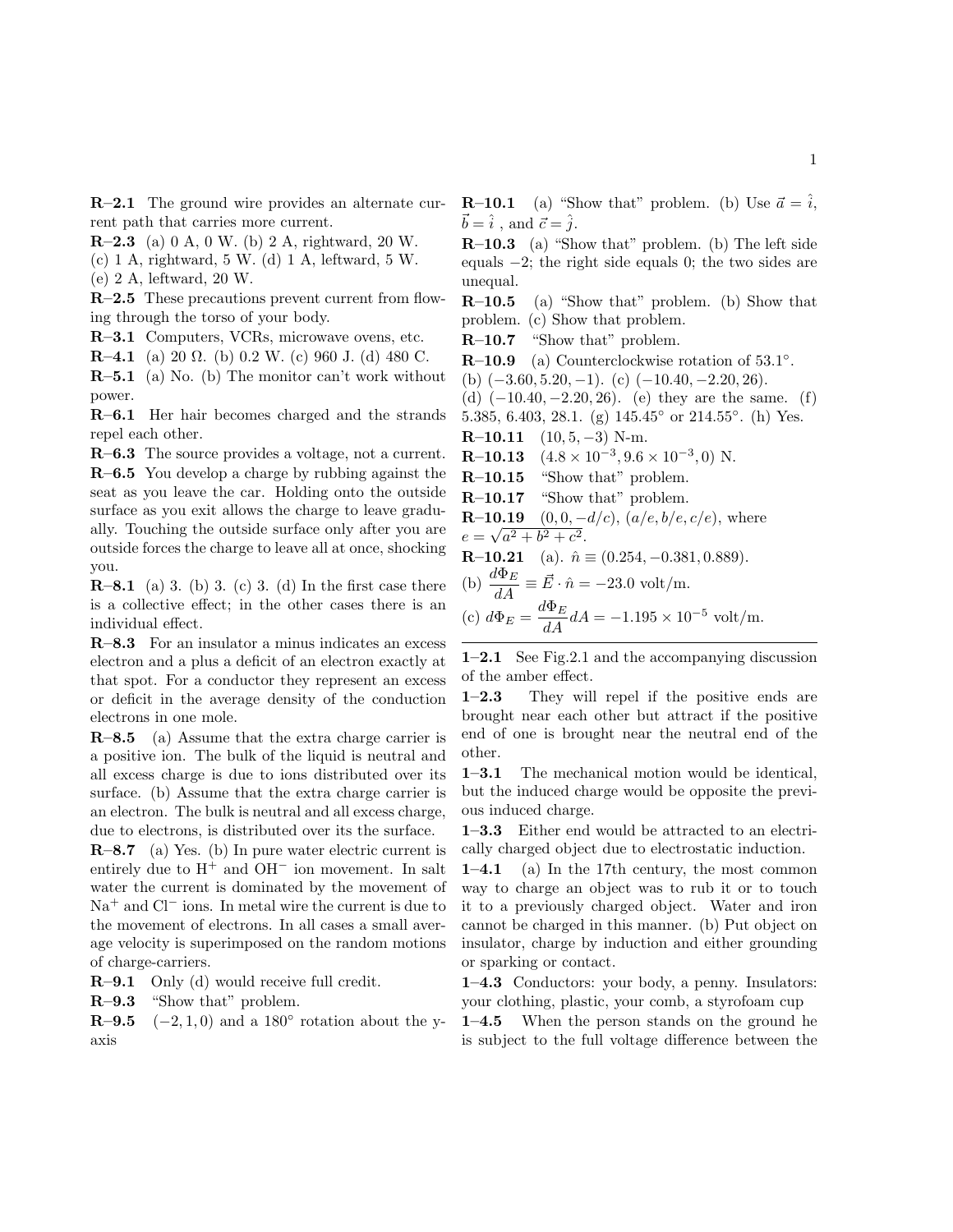charge source and ground, which produces a large enough current to cause the shock.

1–4.7 Watson's view would predict identical shocks in the two cases. Franklin's view (the correct view) would predict a greater shock in the first case.

1–4.9 A is a conductor and B is an insulator.

1–5.1 (a) "A Penny Saved Is a Penny Earned" implies money conservation in a situation where there is a flow of resource, both in and out. (b) Decreasing their energy bill with thermal insulation has the same effect as increasing their revenue by the same amount. 1–5.3 After the first connection, A has 4.8 units and B has 3.2 units. After the second connection, A has 0.96 units and B has 0.64 units.

1–5.5 (a) The jar cannot lose charge to the ground and losing it through the air could take hours or days. (b) As long as the top wire remains charged it will attract charge to the bottom, and thus the Leyden Jar remains charged. (c) As long as the bottom wire remains charged it will attract charge to the top, and thus very little charge can be drawn off the top wire. (d) The bottom retains its charge, since it is insulated. Once the top wire is connected to ground, the bottom wire will attract charge to the top and the Leyden Jar would regain its strength.

1–6.1 If the tube were left in place, electrostatic induction would occur. Then the experiment would be less reproducible, because the electrostatic induction would depend on the placement of the tube.

1–6.3 Rapid discharge of a nearby source causes a rapid decrease of the electrostatically induced charge in the human body.

1–6.5 The induced charge on each leaf will be of the same sign and hence the leaves will repel.

**1–6.7** (a) Rubbing the balloons on clothing charges them up by friction. They are attracted to the wall by electrostatic induction and fall as they gradually lose their charge. (b) No. (c) The moisture in the air will draw off charge. The more moisture, the faster the charge will be drawn off.

1–6.9 When the negatively charged rod is brought near the grounded sphere, negative charge driven by electrostatic induction flows away from the sphere, leaving the sphere positively charged. When the ground connection is removed, the sphere remains positively charged, but also subject to electrostatic induction from the rod. When the rod is removed, the positive charge on the sphere redistributes.

 $1-7.1$  +2e.

1–7.3 (a) Allowed. (b) Prohibited. (c) Allowed.

1–7.5 Electrons are transferred from the cloth to the rod. Protons generally cannot be transferred.

1–7.7 (a) The styrofoam partially discharges, after a diffusion time  $T$  across the tube the oven bag discharges, and after 2T the styrofoam completes its discharge. (b) No. (c) The oven bag discharges, then after T the styrofoam discharges.

1–8.1 People come in integer values; you are either alive or you are dead. There is no such thing as people conservation, as established by the phenomena of birth and death.

**1–8.3**  $6.25 \times 10^{19}$  electrons.

1–8.5  $3.125 \times 10^9$ .

**1–9.1** "Show that" problem. A has units of  $C/m^3$ . 1–9.3 (a) The charge per unit length for rods 1 and 2 are  $q_1/l_1$  and  $q_2/l_2$ , respectively. (b)  $(q_1+q_2)/(l_1+l_2)$ . (c)  $(q_1 + q_2)/l_2$ . (d)  $(q_1 + q_2)/2l_2$ .

**1–9.5** (a) C has units of  $C/m^3$  and B has units of C/m<sup>4</sup>. (b)  $(C + Br)(4\pi r^2 dr)$ .

(c)  $(4\pi C)(a^3/3) + (4\pi B)(a^4/4)$ . (d)  $C + (3/4)Ba$ .

**1–9.7** (a) C has units of  $C/m^3$  and B has units of C/m<sup>5</sup>. (b)  $(C + Bz^2)\pi a^2 dz$ . (c)  $\pi a^2 (Cl + Bl^3/3)$ . (d)  $C + Bl^2/3$ .

1–9.9 Show that problem.

1–10.1 When the tapes are pulled apart they develop a charge. Your finger is neutral. By electrostatic induction each will be attracted to your finger. 1–10.3 Use a versorium. It will respond at a greater separation to the tape with more charge.

1–10.5 (a) See Fig.4.24. (b) Smaller. (c) The same. 1–11.1 Moist wool is a conductor, and more easily transfer electrons on contacting the (conducting) sphere. The wool and the sphere then would have charge of the same sign, and would thus repel.

1–11.3 Since silk can be "grounded" here, it is acting like a conductor in this context. (In other contexts, silk acts like an insulator; most likely silk has a very low conductivity, so that for short times it behaves like an insulator, and for long time it behaves like a conductor). (1) Unelectrified and insulated silk is attracted to (charged) amber by electrostatic induction, or polarization, as in Figure 1.1. (2)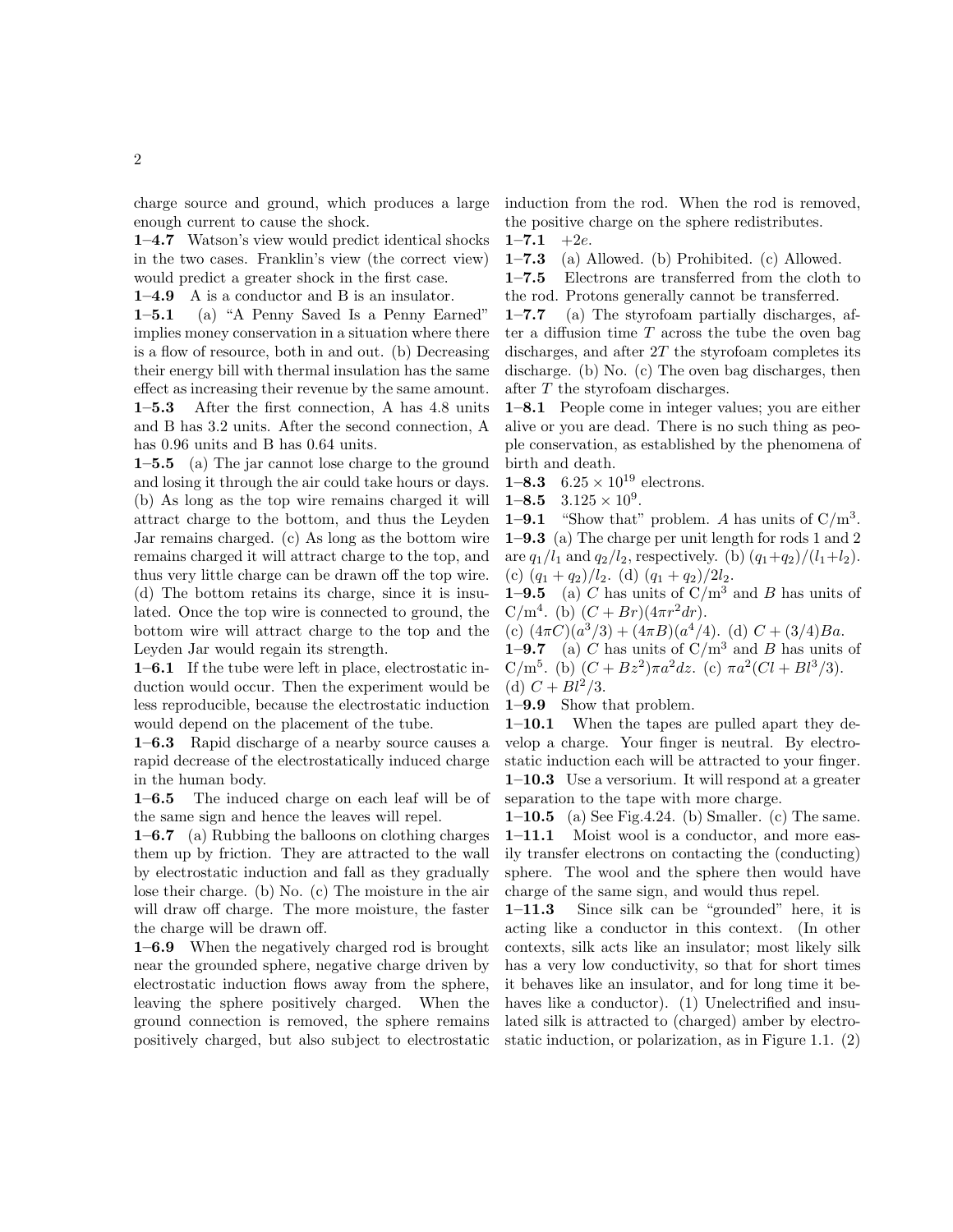Electrified and insulated silk will repel amber only if it has charge of the same type as amber; the silk must have been electrified by placing it in contact with amber or something electrified like amber. (3) If the silk is attracted to the amber only when the silk is grounded, then again the silk is subject to electrostatic induction, or polarization. Wheeler clearly missed the possibility that silk could have "resinous" electricity (opposite to that of amber).

1–11.5 (a) Approximating a conducting disk by a uniform charge density and a line charge around its perimeter puts greater charge on the perimeter, thus causing greater electrical effects there. (b) For a charged needle, approximate the charge density as a uniform line density and one point charge at each end. (c) With an extra charge at the ends, electrical effects would be greater at the ends, thus providing a qualitative explanation for the "power of points". 1–11.7 It suggests there is no electricity on the inner surface of the cup.

1–11.9 (a) The amber is charged and the crumbs are uncharged. (b) Electrical attraction: one piece is charged and the other is uncharged (the amber effect), or one piece is charged and the other is charged oppositely. Magnetic atraction: one piece of silver contains iron (giving it has a permanent magnetic moment), and the other contains iron (without a permanent magnetic moment, but a large magnetic polarizability), so the magnetic analog of the amber effect occurs. (c) A magnet can attract silver electrically if the magnet is charged and the silver is uncharged (the amber effect) or if the magnet is charged and the silver is charged with electricity of the opposite sign. A magnet can attract silver magnetically if the silver is not pure, but rather contains iron within it.

1–11.11 The third of Newton's laws of motion is that to every force on one object due to a second, there is an equal and opposite force on the second due to the first; this is consistent with Fabri's observation that not only does electrified amber attract other (unelectrified) objects, but other (unelectrified) objects attract electrified amber.

1–11.13 (1) Levitation could have been due to repulsion between like charges, the feather having been charged by contact the already-charged globe. (2)

The charged feather would go to the edges of materials because that is where materials are most polarizable (by the "power of points"). (3) A linen thread attached to the charged globe would be charged like the globe (it also could be polarized, but other results indicated that linen, relative to silk, is a conductor), and thus could attract chaff at the other end by the amber effect. (4) the crackle and glow can be due to atmospheric ions or electrons being attracted to the globe, and the associated electrons recombining and providing light, in a manner similar to phosphorescence.

1–11.15 Dufay's suspended, electrified people were charged up, and would discharge when touching someone on ground, releasing energy in the form of a spark.

1–11.17 According to Le Roy, conical discharges are associated with positive points. Thus, in Gray's 1708 conical discharge we conclude that his finger was charged positively relative to the globe.

1–11.19 (a) "Show that" problem. (b) "Show that" problem.

**2–2.1** (a) "Show that" problem. (b) It decreases by a factor of  $1/\sqrt{2}$ . Yes. (c)  $4.07 \times 10^{-7}$  C. (d)  $m_1 \to m_1 + M/2$ . **2–3.1**  $4.77 \times 10^{-6}$  N, attractive  $2-3.3$  0.626 mC 2–3.5 "Show that" problem. The maximum force will have magnitude  $kQ^2/4r^2$ . 2–3.7 48.5  $\mu$ C. **2–3.9** (a)  $3.33 \times 10^{-10}$  C. (b)  $4.8 \times 10^{-10}$  sC.  $\pmb{2\!\!-\!\!4.1}\quad \theta=60^\circ,\, q_{max}=2l\sqrt{\frac{mg\tan\theta}{k}},$  $q_{max} = 4.76 \times 10^{-7}$  C.  $2 - 4.3$   $\theta$ . **2–4.5** (a)  $\frac{kqQ}{4R^2\sin^2(\theta/2)}$ . (b)  $\frac{kqQ\cos(\theta/2)}{4R^2\sin^2(\theta/2)}$ . **2–5.1** (a) 0 N. (b) 28.4 m. (c)  $3.59 \times 10^{-6}$  C. **2–5.3**  $F = 9.53$  N,  $\theta = -19^\circ$ . **2–5.5** "Show that" problem.  $F_x = -1.102 \times 10^{-6}$  N,  $F_y = -0.995 \times 10^{-6}$  N,  $F = 1.484 \times 10^{-6}$  N,  $\theta' = -137.9^{\circ}.$ 2–6.1 Rotating the rod about its perpendicular bi-

sector does not change the configuration so it should not change  $F_y$ , but this rotation should reverse  $F_y$ . We conclude  $F_y = 0$ . Yes.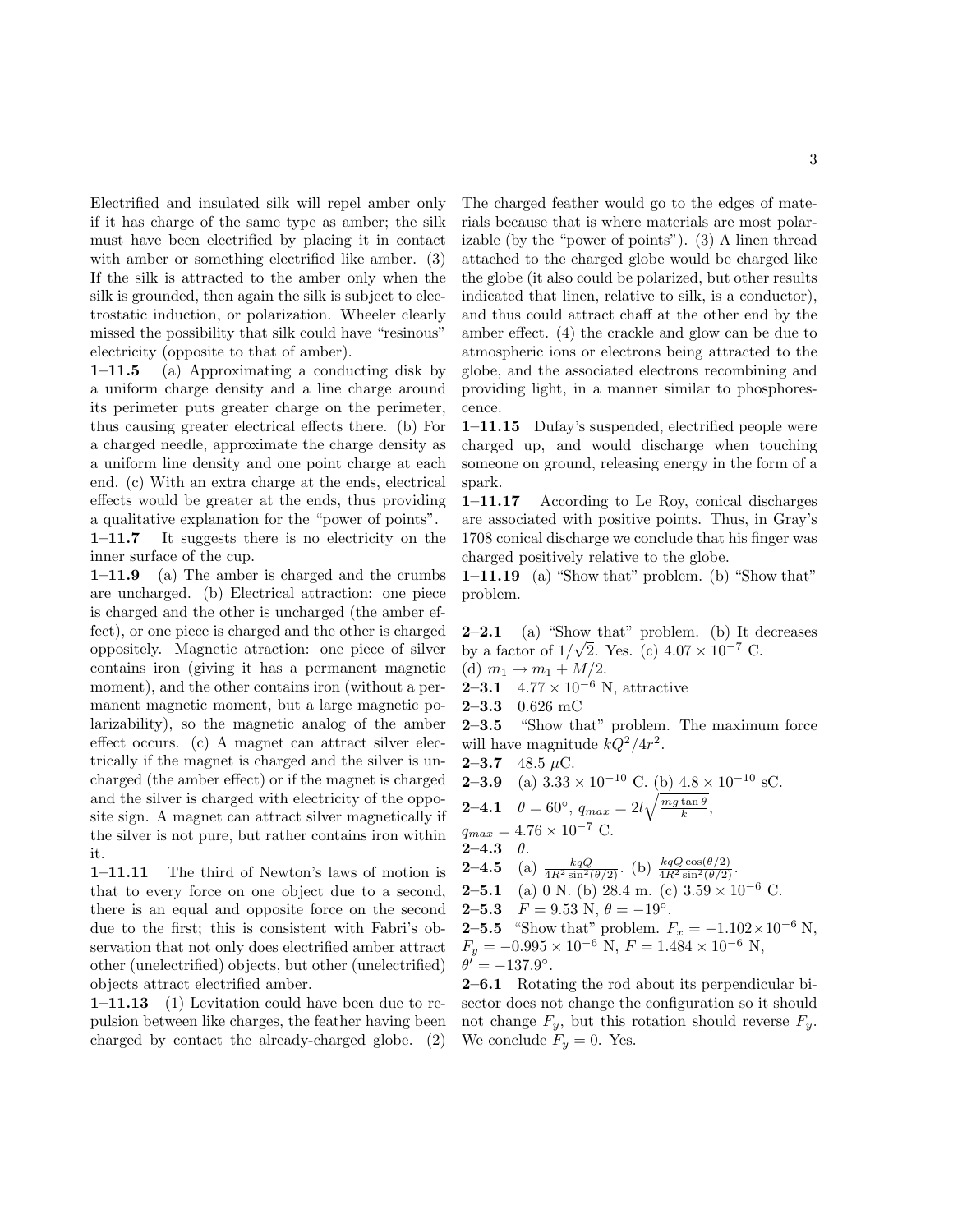**2–7.1** (a)  $F_x = \frac{kqQ}{a(a+l)}, F_y = F_z = 0.$  (b)  $F_x \to \frac{kqQ}{a^2}$ . **2–7.3** The y component of the force due to an arbitrary infinitesimal charge dQ between y and  $y + dy$ is exactly cancelled by an equal charge  $dQ$  between  $-y$  and  $-y - dy$ . Thus  $F_y = 0$ .

**2-7.5** 
$$
F_x = \frac{kqQ}{L} \left[ \frac{1}{a} - \frac{1}{\sqrt{L^2 + a^2}} \right], F_y = \frac{kqQ}{a\sqrt{L^2 + a^2}}.
$$
  
**2-7.7**  $F_x = F_z = 0, F_y = -\frac{2kqQ}{\pi a^2}.$ 

2–7.9 The force will point directly away from the center of the arc, at an angle of  $\alpha/2$ . The force will have magnitude  $F = \frac{2kqQ}{\alpha a^2} \sin(\frac{\alpha}{2})$ .

**3–2.1** (a)  $F_e = 2.003 \times 10^{-17}$  N.

(b)  $F_g = 2.935 \times 10^{-25}$  N. The force of gravity is much smaller than the electrostatic force.

**3–2.3** (a)  $6.12 \times 10^{11}$  N/C. (b)  $1.76 \times 10^{13}$  m/s<sup>2</sup>.

**3-2.5** (a) 
$$
\theta = \tan^{-1}\left(\frac{|Q|E}{mg}\right)
$$
. (b)  $T = mg \sec \theta$ .

(c)  $\theta = 4.75 \times 10^{-4}$  degrees,  $T = 0.412$  N.

$$
3-2.7 \quad \text{No.}
$$

**3–2.9** (a)  $E = 2500$  N/C. (b)  $|Q| = 0.11$  nC.

3–2.11 Scalar fields: pressure, density, temperature. Vector fields: flow velocity.

3–2.13 (a) Gravity is always attractive, so the field due to  $m_2$  will point toward  $m_2$ , pulling  $m_1$  toward  $m_2$ . (b)  $\vec{g} = -\sum_i \frac{Gm_i}{R_i^2} \hat{R}_i$ .

**3–3.1** (a) 85,000 N/C  $\hat{u}$ . (b) −85,000 N/C  $\hat{u}$ .

3–4.1 Drag-dominated.

3–4.3 (a) The advantage is that a ball of charge creates field lines inside. (b) The disadvantage is that there are too many arrowheads if you want to sketch the field quickly. (c) The grass seed method has two problems: the grass seeds can align with the field in either direction and the density of the grass seeds gives only a qualitative representation of magnitude. **3–5.1** (a) 175 N/C  $\downarrow$ . (b) 1100 N/C  $\uparrow$ .

(c) 425 N/C  $\downarrow$ .

**3-5.3** (a) Up 
$$
\uparrow
$$
. (b)  $\frac{kQ}{a^2}(1+\frac{q}{Q})(1+2\cos\theta)\uparrow$ .

**3–5.5** (a)  $E_x = -47.0 \text{ N/C}, E_y = -36.1 \text{ N/C}.$ (b) This calculation was relatively simple. Doing the calculation from scratch would have involved 23 separate calculations and than the addition of 23 vectors, a very involved calculation.

**3-5.7** (a) 
$$
\vec{E} = kQ \left[ \frac{1}{(x+a)^2} + \frac{1}{(x-a)^2} - \frac{2}{x^2} \right] \hat{x}.
$$
  
(b)  $\vec{E} \rightarrow \frac{6kQa^2}{x^4} \hat{x}.$ 

\n- **3-5.9** "Show that" problem.
\n- **3-6.1** (a) 
$$
Q = \lambda L
$$
. (b)  $\vec{E} = \frac{k\lambda L}{x(x-L)} \rightarrow$
\n- (c)  $\vec{E} = \frac{k\lambda(2x-L)}{x(L-x)} \rightarrow$
\n- **3-6.3**  $\vec{E} = -\frac{kQ(3-\sqrt{5})}{2a^2\sqrt{10}}\hat{y}$ .
\n- **3-6.5** (a) Down. (b)  $\vec{E} = -\frac{2k\lambda}{a}\hat{y}$ .
\n- **3-6.7** (a) 0. (b)  $\vec{p} = \frac{\pi}{2}\alpha R^2 \hat{x}$ . (c)  $\vec{E} = -\frac{k\pi\alpha}{2R}\hat{x}$ .
\n- **3-6.9**  $\vec{E} = -\frac{\pi}{2}k\sigma(1 - \cos(2\alpha))\hat{z}$ .
\n- **3-6.11** (a)  $\vec{E} = \frac{4k\lambda y}{y^2 + a^2}\hat{y}$ . (b)  $\vec{E} = -\frac{4k\lambda a}{y^2 + a^2}\hat{x}$ .
\n- **3-6.13** (a) Place  $q$  at  $(14.7, 0, 0)$  m. (b) Place  $\lambda$  in the xy plane, parallel to the y-axis, and intersecting
\n

the x-axis at  $x = -288$  m. (c) Impossible. **3–6.15** (a) 20 N/C downward. (b) The upper sheet has charge density  $0.442 \text{ nC/m}^2$  and the lower sheet has charge density  $-0.0884$  nC/m<sup>2</sup>.

3–7.1 Along.

**3–7.3**  $\vec{E}$  is zero 2/3 of the way from 2 $\lambda$  to  $\lambda$ .

3–7.5 Within an insulator we can arrange the charge however we please, but within a conductor the like charges would repel each other toward the surface disrupting the uniform volume charge distribution.

**3–8.1** (a)  $3.6 \times 10^{-25}$  J. (b)  $90^{\circ}$ ,  $1.8 \times 10^{-25}$  N-m. **3–8.3** (a)  $2.5 \times 10^{-25}$  N-m. (b)  $1.17 \times 10^{-25}$  N-m. (c)  $-2.207 \times 10^{-25}$  J.

**3-8.5** (a) 
$$
\vec{F} = q(\frac{2kp}{x^3}) \rightarrow
$$
. (b)  $\vec{F} = -q(\frac{2kp}{x^3}) \rightarrow$ .  
\n(c)  $p = 7.11 \times 10^{-25}$  C-m.  
\n**3-9.1** (a)  $\vec{F} = pA\hat{x}$ . (b)  $2.37 \times 10^{-9}$  N  $\hat{x}$ .  
\n(c)  $2.37 \times 10^{-9}$  N  $\hat{x}$ .

**3–10.1** (a)  $-2.59 \times 10^6$  m/s. (b)  $4.64 \times 10^{-8}$  s.

**3–10.3** (a) –728 N/C (b)  $6.44 \times 10^{-9}$  C/m<sup>2</sup>.

(c)  $4.3 \times 10^6$  m/s,  $21.8^\circ$ .

3–10.5  $2.01 \times 10^{-5}$  m.

**3–10.7** (a) The velocity  $v$  does not depend on the radius r. (b)  $T = 2\pi r \sqrt{\frac{m_e}{2ek\lambda}}$ .

 $4-2.1$  (a) The flux will have the opposite sign. (b)  $-34 \text{ N-m}^2/\text{C}$ . (c)  $\Phi_E = -\frac{1}{\epsilon_0} Q_{enc} = -4\pi k Q_{enc}$ . 4–2.3  $-7.68 \times 10^{-6}$  N-m<sup>2</sup>/C. 4–2.5  $E \pi R^2$ . **4–2.7**  $2\pi kQ\left[1-\frac{d}{\sqrt{R^2+d^2}}\right]$  . 4–3.1 (a) 0. (b) 679 N-m<sup>2</sup>/C. (c) 0. 4–3.3 (a)  $4\pi kQ$ . (b)  $(2/3)\pi kQ$ .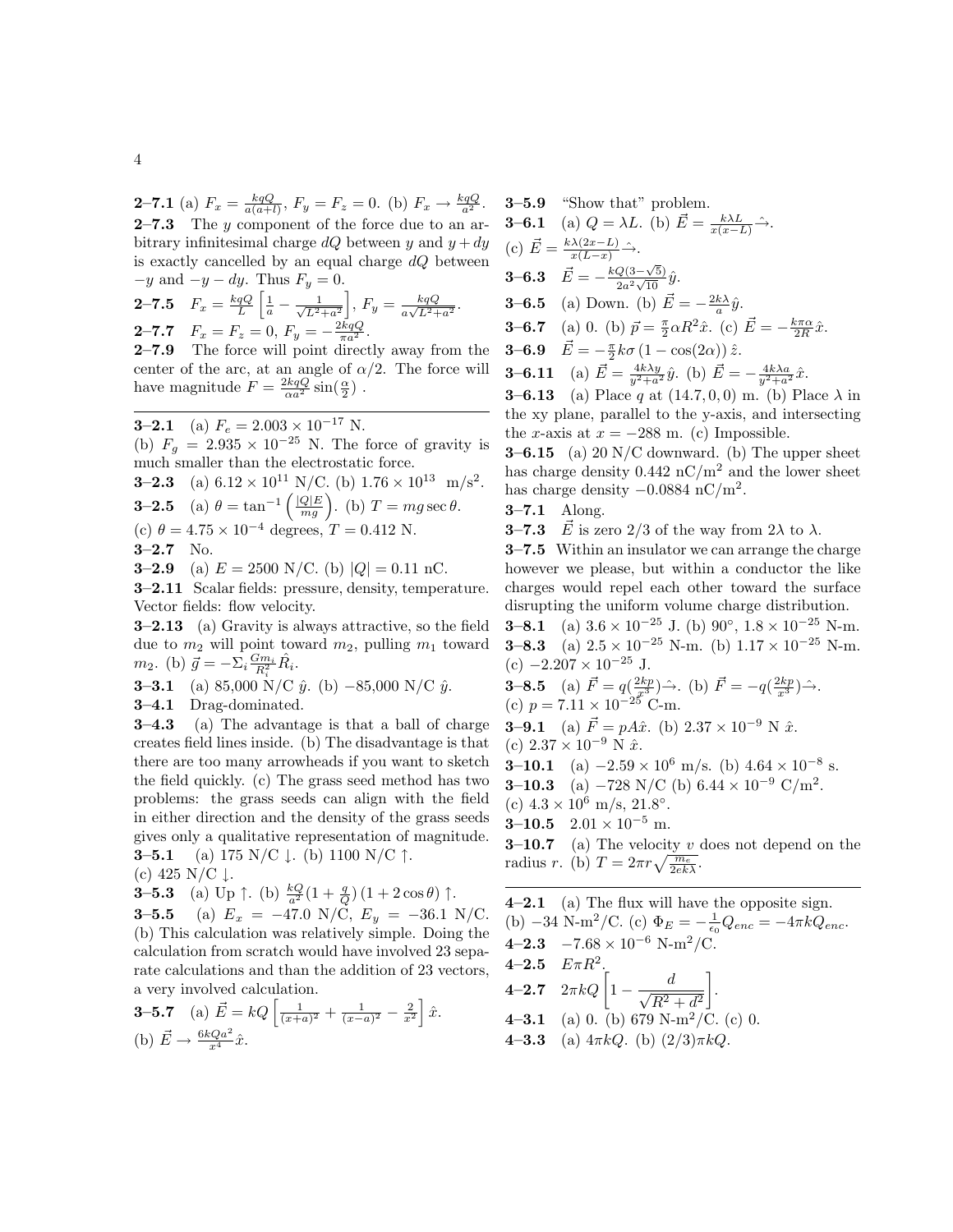4–3.5 (a)  $(0.8, 0.48, -0.36)$ . (b) 8.06 N/C. (c) 5.64 N/C. (d)  $\pm 45.6^{\circ}$ . (e)  $1.128 \times 10^{-3}$  N-m<sup>2</sup>/C. (f)  $9.97 \times 10^{-15}$  C. 4–4.1 1.77 nC/m<sup>2</sup>. 4–4.3  $-3.76 \times 10^{-9}$  C. 4–5.1 (a)  $-1.94 \times 10^{-12}$  C. (b)  $2.59 \times 10^5$  N/C. 4–5.3 (a)  $1.30 \times 10^{-10} \text{ C/m}^2$ . (b)  $2.66 \times 10^9 \text{ N/C}$ . **4–5.5** (a)  $\rho = \frac{\lambda}{\pi (b^2 - a^2)}$ . (b) 0,  $\frac{2k\lambda (r^2 - a^2)}{(b^2 - a^2)r}$  $\frac{k\lambda(r^2-a^2)}{(b^2-a^2)r}$ ,  $\frac{2k\lambda}{r}$ . 4–5.7 (a)  $\lambda_1 = -0.722$  nC/m,  $\lambda_2 = 0.856$  nC/m. (b) 20.1 N/C. **4-5.9** Take mass density  $\rho$ . (a)  $\vec{g} = \frac{\vec{F}_{grav}}{M}$ ,

 $\Phi_{gr} \equiv \oint \vec{g} \cdot \hat{n} dA = -4\pi GM_{enc}$ . (b)  $\vec{g} = -\frac{G\rho r}{3}\hat{r}$ . (c)  $T = 2\pi \sqrt{\frac{3}{4\pi G\rho}}$ . (d) 5070 s. 4–6.1 No.

 $4-6.3$  (a) 25 V. (b) The dipole moment on the conductor will point away from the point charge. The point charge will be attracted to the conductor.

4–6.5 (a) The inner surface has  $-Q$  and the outer surface has  $+Q$ . (b) The inner surface has  $-Q$  and the outer surface has zero charge.

4–6.7 Connecting the slats makes them behave almost like a solid conductor, which can screen out an external field.

 $4-7.1$   $-0.212 \text{ nC/m}^2$ .

4–7.3 "Explain in your own words" problem.

4–7.5 (a) Starting to the left and proceeding to the right, the electric fields are  $10\pi k\sigma\hat{\rightarrow}$ ,  $18\pi k\sigma\hat{\rightarrow}$ ,  $2\pi k\sigma \hat{\rightarrow}$ ,  $10\pi k\sigma \hat{\leftarrow}$ . (b) Starting with the left side of  $#1$ , going rightward the charge densities are  $-(5/2)$ σ and  $(9/2)$ σ,  $-(9/2)$ σ and  $(1/2)$ σ,  $-(1/2)$ σ and  $-(5/2)\sigma$ .

4–7.7 (a) −7.96 nC/m<sup>2</sup> . (b) −4.0 × 10<sup>−</sup><sup>11</sup> C.

(c)  $E = 0$ . (d)  $E_r = -400$  N/C (radially inward).

**4–7.9** (a) 0,  $kQ/r^2$ ,  $-kQ/r^2$  (radial component of field). (b)  $Q_a^{inner} = 0$ ,  $Q_a^{outer} = Q$ . (c)  $Q_b^{inner} = -Q$ ,  $Q_b^{outer} = -Q.$ 

4–7.11 (a) 0,  $4k\lambda/r$ ,  $-2k\lambda/r$  (radial component of field). (b)  $\lambda_a^{inner} = 0$ ,  $\lambda_a^{outer} = 2\lambda$ . (c)  $\lambda_b^{inner} = -2\lambda$ ,  $\lambda_b^{outer} = -\lambda.$ 

 $4-8.1$  (a) All of the charge resides on the cups outer surface. (b)  $-3 \mu$ C. (c) 2  $\mu$ C. (d)  $-0.4 \mu$ C.

4-9.1 
$$
2\pi \left(1 - \frac{s}{\sqrt{s^2 + d^2/4}}\right)
$$
.  
4-10.1  $3 \times 10^3$  C/m<sup>2</sup>.

**4-11.1** (a) 
$$
E_x = 0
$$
,  $E_y = -\frac{4k\lambda b}{x^2 + b^2}$ .  
\n(b)  $\sigma = -\frac{\lambda b}{\pi(x^2 + b^2)}$ .  
\n**4-11.3** (a)  $\frac{kQ^2}{8\pi r^4}$ . (b)  $\left(\frac{1}{b} - \frac{1}{a}\right) \frac{kQ^2}{2}$ .

5–2.1 94.7 N.

**5–3.1** (a)  $2 \times 10^{-8}$  J. (b)  $-2 \times 10^{-8}$  J. In the first case we raise the electrical potential energy; in the second case we lower the electrical potential energy.

5–3.3  $-2$  V/cm,  $-2.2$  V/cm,  $-2.4$  V/cm.

5–3.5 2.7484 V.

5–4.1  $5.69 \times 10^{-14}$  m.

 $5-4.3$  (a) 35.3 V; the electron goes toward the higher potential at the end point. (b) 883 N/C, along  $-\hat{y}$  (downward).

5–4.5 (a)  $4.8 \times 10^{-5}$  J. (b) 20000 V, the starting point is at a lower potential than the endpoint. (c) 2500 V/cm.

5–4.7 (a) The 6 V plate,  $1.78 \times 10^6$  m/s.

(b)  $1.44 \times 10^{-18}$  J. (c)  $-1.44 \times 10^{-18}$  J. (d) 9 V. 5–4.9 0.058%.

5–4.11 (a)  $8.90 \times 10^4$  V. (b)  $0.629 \times 10^{-7}$  C. (c)  $3.93 \times 10^{-5}$  C/m<sup>2</sup>.

5–5.1 The field is largest near the two bottom corners and smallest on the line directly between the two side plates.

5–5.3 The field is largest at the upper right and at the lower left corners and smallest at the center.

5–5.5 (a) "Show that" problem. (b)  $-Q$ .

5–5.7 (a) Spheres centered at the charge. (b) Yes. (c) Yes. (d) No.

5–5.9 The field must be zero at the crossing point.  $5-6.1$  -2.0 V.

**5–6.3**  $(2kq^2/a)(2+1/\sqrt{3})$ 2).

5–6.5 (a) 480 kV. (b) 1920 kV. (c) 0 J.

5–6.7 (a) Halfway between them. (b) Yes. Take  $V_{\infty} = -\frac{4kq}{a}.$ 

5–6.9 5.56  $\times$  10<sup>-10</sup> C.

5–6.11  $-442 \text{ nC/m}^2$ .

5–6.13 12.71 V.

**5–7.1** (a) 0. (b) Yes. (c)  $-\frac{a}{2}x^2 - bx$ .

**5–7.3** (a)  $-b^2$ . (b)  $+b^2$ . (c)  $2b^2$ . (d) No.

5–8.1 (a) The potential at the center is the same as on the surface. (b) The center.

5–8.3 2.02 nC/m.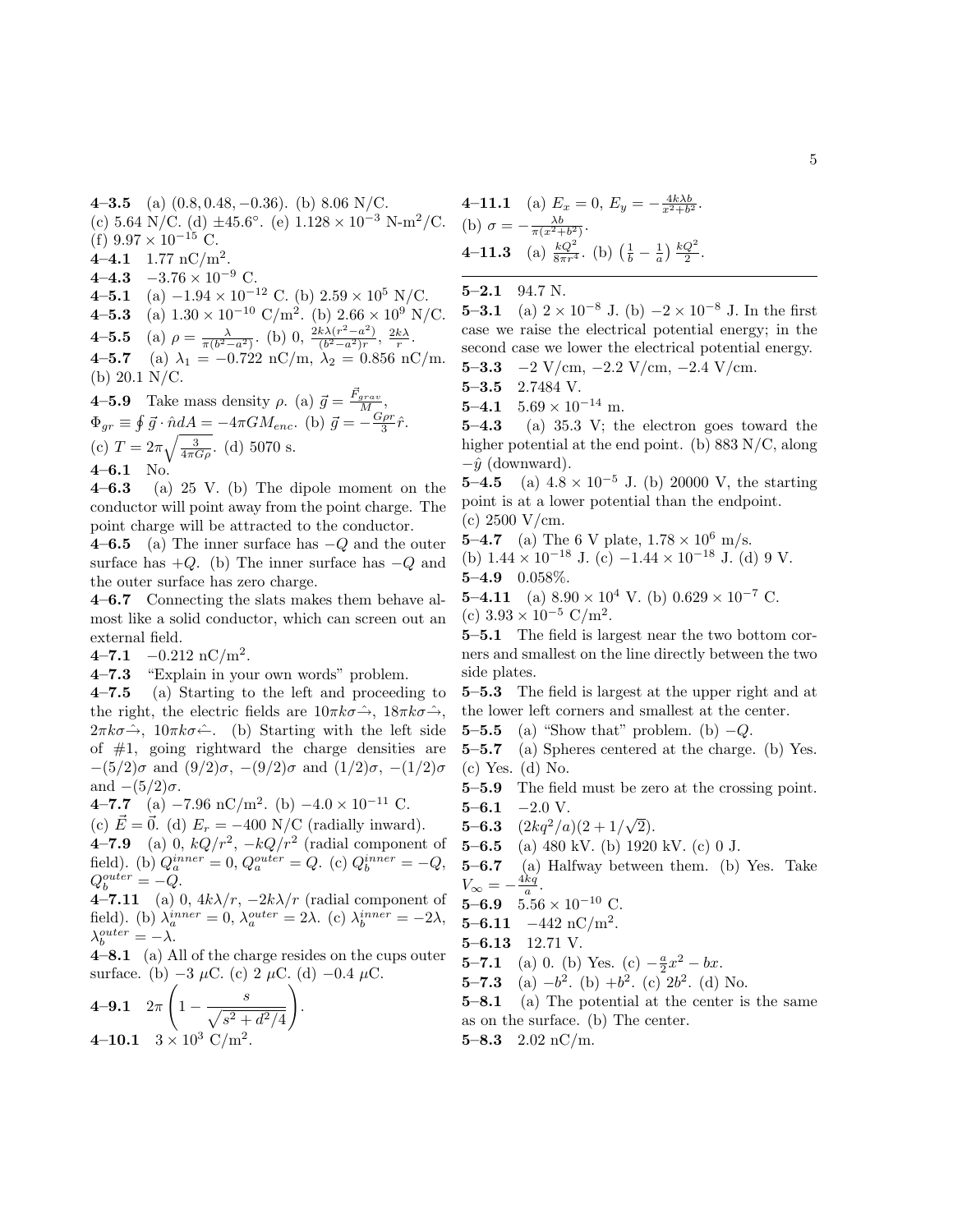**5–8.5**  $-(1/3)Ar^3$ , the equipotential surfaces are concentric cylinders centered on the z-axis. √

**5–8.7**  $2\pi k\sigma(\sqrt{z^2+a^2}-z)$ . **5–9.1** (a)  $V(z) = \frac{kQ}{\sqrt{B^2+1}}$  $\frac{kQ}{R^2+z^2}$ . (b)  $E_z = \frac{kQz}{(R^2+z^2)^{3/2}}$ . (c) No. (d)  $E_x$  and  $E_y$  will in general change under

rearrangement. 5–9.3 Qualitatively similar to Figure 5.10(b), but skewed with  $2\lambda$  dominating  $\lambda$ 

5-9.5 (a) 0. (b) 
$$
V(x) = ka \left[ x \ln(\frac{x+l/2}{x-l/2}) - l \right]
$$
.  
(c) "Show that" problem (d) "Show that" problem

(c) "Show that" problem. (d) "Show that" problem. 5–9.7 (a)  $V = -kQ/b$ . (b)  $V(a) = -0.9kQ/b < 0$ . (c) For  $q > 0.1Q$ .

5–10.1 (a) 24.85 V, 29.25 V. (b) $E_x \approx -22$  V/m.  $(c)E_x = -22$  V/m.

**5-10.3** (a) 
$$
V(x) = \frac{kQ}{l} [\ln |x + l| - \ln |x|].
$$
  
(b)  $E_x = \frac{kQ}{l} \left[ \frac{1}{x} - \frac{1}{x+l} \right].$  (c)  $E_x = \frac{kQ}{l} \left[ \frac{1}{x} - \frac{1}{x+l} \right]$ 

5–10.5 "Show that problem".

5–10.7 (a) 3.28 V, 7.32 V. (b) −20.2 V/m.

 $(c)$  −20 $r^3$ , −20 V/m.

5–10.9  $(-2y+8x)\hat{x}+(-2x+10y)\hat{y}.$ 

**5–10.11** (a)  $E_x = -\frac{4}{3} \frac{V_a}{d} (\frac{x}{d})^{1/3}$ . (b) In units of V/m:  $0, -0.84 \times 10^4, -1.06 \times 10^4, -1.2 \times 10^4, -1.33 \times 10^4.$ (c)  $-\frac{V_a}{9\pi k}(\frac{1}{xd^2})^{2/3}$ . Total charge per unit area from 0 to d is  $E_x(\tilde{d})/4\pi k = -1.18 \times 10^{-7} \text{ C/m}^2$ .

5–11.1 (a) 6300 V, −1125 V. (b)  $3.15 \times 10^5$  N/C outward,  $2.81 \times 10^4$  N/C inward. (c)  $3 \times 10^{-9}$  C.  $6 \times 10^{-9}$  C, 1350 V, 1350 V. (d)  $6.75 \times 10^{4}$  N/C outward,  $3.375 \times 10^4$  N/C outward.

5–11.3 No.

**5–11.5**  $Q_{10R} = 10Q_R$ ,  $\sigma_{10R} = \frac{1}{10}\sigma_R$ ,  $V_R = V_{10R}$ ,  $E_{10R} = \frac{1}{10} E_R.$ **5–11.7** (a) 9.09 V. (b) 100 V. (c) 100  $\left[1 - \left(\frac{10}{11}\right)^n\right]$  V. 5–12.1  $1.114 \times 10^6$  N/C.

5–12.3  $1.323 \times 10^{10}$  N/C.

**6–2.1** (a) 23.6 nF. (b)  $2.12 \times 10^2$ m.

6–2.3 Excess charge affects the structure of the solid sphere less than the structure of the shell. 6–2.5  $4.50 \times 10^{-8}$  m.

**6–3.1** (a) 0.143 nF. (b) 1.25 nC. Larger sphere has larger charge.

6–3.3 (a)  $5.79 \times 10^{-11}$  F. (b)  $1.736 \times 10^{-12}$  C.

 $6-3.5$  (a) By how close the plates can be kept without touching each other. (b) B how large the plates can be without making the capacitor unusable.

6–3.7 (a) 1250 V. (b) 0.0905 m<sup>2</sup>. (c)  $6.25 \times 10^5$  N/C. (d)  $5.53 \times 10^{-6}$  C/m<sup>2</sup>.

6–3.9 This problem involves dielectrics, which are discussed in section 5. (a) 4.73 cm. (b) 0.775 nF. (c)  $5.89 \times 10^{-6}$  C.

6–3.11 (a) 19.24 pF. (b) 4.62 nC. (c)  $28.8 \times 10^3$  N/C.  $6-4.1$  (a) Make three parallel arms, each with three  $2 \mu$ F capacitors in series. (b) Put two units from part (a) in parallel.

**6–4.3**  $A/4\pi k(d_1+d_2)$ .  $C = Q/\Delta V$  has  $\Delta V$  increase by the factor  $(d_1 + d_2)/d$ .

**6–4.5** (a) 3.428  $\mu$ F, 14  $\mu$ F. (b) 41.14  $\mu$ C, 5.143 V, 6.857 V. (c) 12 V, 96  $\mu$ C, 72  $\mu$ C.

6–4.7 154 nF.

6–4.9 4 nF.

6–4.11  $7 \mu$ F.

.

- 6–4.13 (a) 9  $\mu$ C on each capacitor,  $\Delta V'_1 = 3$  V,  $\Delta V'_2 = 1.5$  V. (b) Yes. (c) No.
- 6–5.1  $d = 2.67 \times 10^{-4}$  m,  $A = 242$  m<sup>2</sup>.

6–5.3 3.91.

6–5.5 Above about one volt, electrolysis occurs at the plates and an ion current would flow. The capacitor would not be able to hold charge in this circumstance.

6–5.7 (a)  $4.24 \text{ cm}^2$ . (b) 120 pF, 3.5 kV.

- 6–5.9 "Show that" problem.
- $6-5.11$  "Show that" problem.
- 6–5.13 (a)  $2.22 \times 10^{-17}$  F = 22.2 aF. (b) 0.00721 V.
- 6–5.15  $C_{total} = \frac{1+\kappa}{2} \frac{ab}{k(a-b)}.$ 6–6.1 (a)  $6.67 \times 10^{-8}$  F,  $3.32 \times 10^{-6}$  m. (b)  $4.8 \times 10^{-4}$  J. (c)  $3.61 \times 10^{7}$  V/m. (d)  $5761$  J/m<sup>3</sup>. 6–6.3  $4 \times 10^{-6}$  F.
- 
- 6–6.5 (a)  $Q_A = Q_B = 160 \text{ nC}, \Delta V_A = 4 \text{ V},$  $\Delta V_B = 8 \text{ V}, U_A = 0.32 \mu \text{J}, U_B = 0.64 \mu \text{J}.$
- (b)  $\Delta V_A = \Delta V_B = 5.333 \text{ V}, Q_A = 213.3 \text{ nC},$
- 
- $Q_B = 106.7 \text{ nC}, U_A = 0.568 \text{ }\mu\text{J}, U_B = 0.284 \text{ }\mu\text{J}.$
- (c) 0.108  $\mu$ J. (d)  $\Delta V_A = \Delta V_B = 1.777$  V,
- $Q_A = 71.1 \text{ nC}, Q_B = 35.6 \text{ nC}, U_A = 0.063 \mu \text{J},$  $U_B = 0.032 \mu J.$  (e) 0.757  $\mu J.$

6–6.7 (a)  $U = \frac{kQ^2}{2R}$  $\frac{kQ^2}{2R}$ . (b)  $dU = -\frac{kQ^2}{2R^2}$  $\frac{kQ^2}{2R^2}dR, \, P_{el} = \frac{E^2}{8\pi l}$  $rac{E}{8\pi k}$ . **6–6.9** In left branch of Figure 6.33, set  $C_1 = 6 \mu \text{F}$ ,  $C_2=12 \,\mu\text{F}$ ; in right branch set  $C_3=12 \,\mu\text{F}$ ,  $C_4=6 \,\mu\text{F}$ . (a)  $Q_1 = Q_2 = Q_3 = Q_4 = 360 \,\mu\text{C}, \Delta V_1 = \Delta V_4 = 60 \,\text{V},$  $\Delta V_2 = \Delta V_3 = 30 \text{ V}$ . (b) 32.4 mJ. (c)  $Q_1 = Q_4 = 240 \mu \text{C}$ ,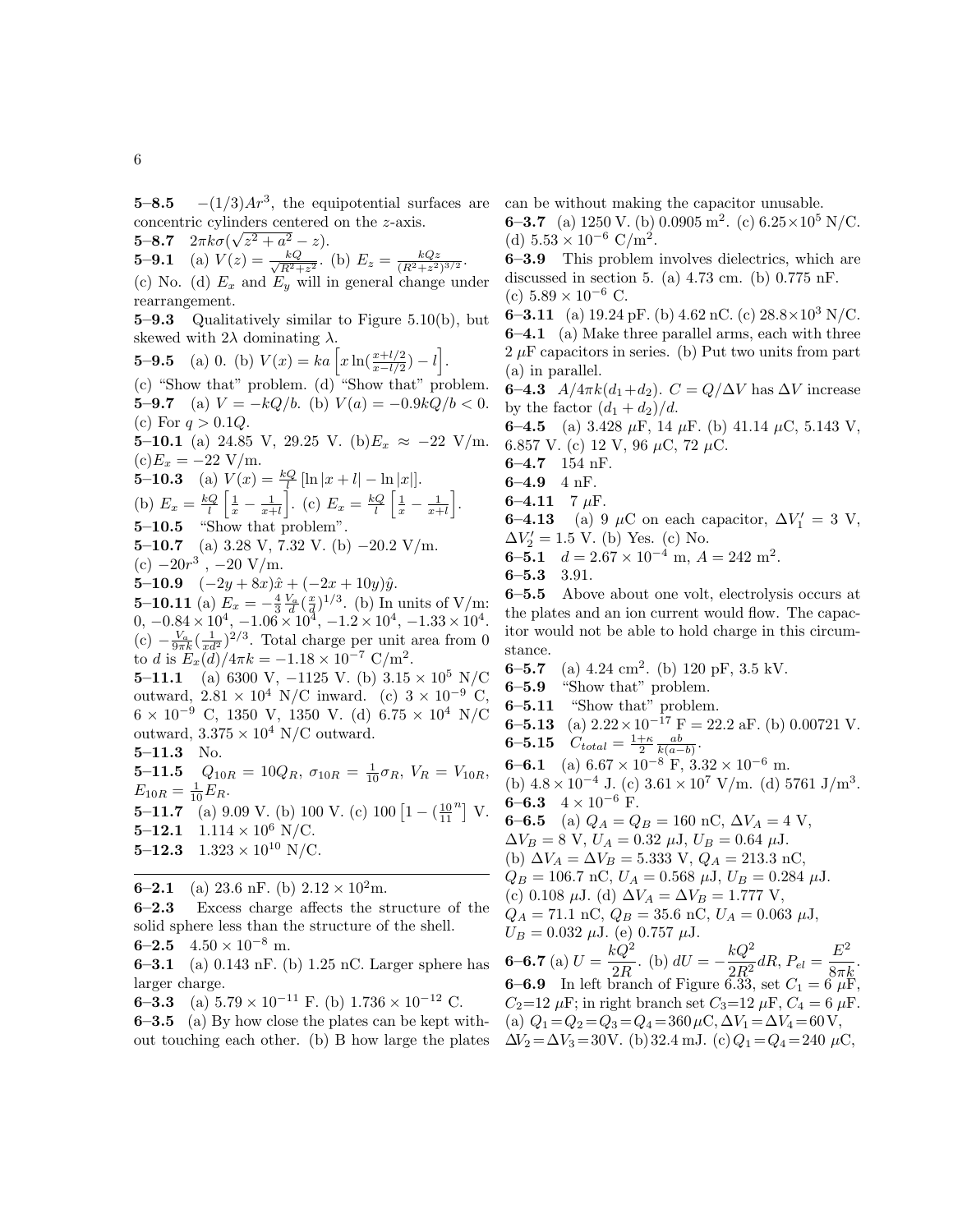$Q_2 = Q_3 = 480 \mu C, \ \Delta V_1 = \Delta V_2 = \Delta V_3 = \Delta V_4 = 40 \text{ V}.$ (d) 28.8 mJ. (e)  $-240 \mu C$ .

6–6.11  $1.128 \times 10^{12}$  J.

**6-7.1** (a)  $|\vec{E}_{diel}|/|\vec{E}_0| = 1/5$ . (b)  $V_{diel}/V_0 = 1/5$ ,  $V_{diel} = 1.2$  V. (c)  $Q_{diel}/Q_0 = 1$ . (d)  $C_{diel}/C_0 = 5$ . (e)  $U_{diel}/U_0 = 1/5$ .

6–7.3 In the first case, U gives all of the energy. In the second case the capacitor energy must be included.

6–7.5 "Show that" problem.

6–7.7 Take  $C = 12 \mu$ F initially. (a)  $U_{cap} = (1/2)CV^2$ ,  $\Delta U_{batt} = -CV^2$ ,  $U_{heat} = (1/2)CV^2; U'_{cap} = CV^2,$  $W'_{hand} = (1/2)CV^2; U^{n}_{cap} = (1/4)CV^2,$  $\Delta U_{batt}'' = (1/2)CV^2, U_{heat}'' = (1/4)CV^2.$ (b)  $U'_{cap} = (1/4)CV^2$ ,  $\Delta U'_{batt} = (1/2)CV^2$ ,  $W'_{hand} = (1/4)CV^2.$ 6–8.1 (a) 0.2233  $\mu$ C. (b) 191.4 V. (c)  $Q_a = 0.0106 \mu C$ ,  $Q_b = 0.2127 \mu C$ . 6–8.3 "Show that" problem.

 $V_1-V_2 = Q_1(p_{11}-p_{21})+Q_2(p_{12}-p_{22})+Q_3(p_{13}-p_{23}).$ The term  $Q_3(p_{13}-p_{23})$  is the effect of  $Q_3$ .

6–8.5 (a) Charge will distribute over the surface of a conductor, so that the material is is irrelevant and only the shape of the surface is important. Polarization of an insulator depends on the dielectric constant and thus the material. (b) The spheres induced dipole moment, due to polarization, is relatively small for  $r \gg a$ .

6–9.1 (a) Along the length of the molecule.

(b)  $\alpha$  would need to change depending on the direction of  $\vec{E}$ . In most cases  $\vec{E}$  and  $\vec{p}$  would not even point in the same direction.

6–9.3 "Show that" problem.

6–10.1 "Show that" problem.

$$
\textbf{6--10.3} \quad \frac{k\lambda^2}{a}.
$$

- 7–1.1 (a) No current. (b) No current. (c)  $5 \text{ mA}$ .
- 7–2.1 10,800 C,  $3.75 \times 10^{19}$  electrons/s.
- 
- **7–2.3** (a) 35,840 C. (b)  $2.39 \times 10^3$  s, or about 66.4 hrs.
- 7–2.5  $5.09 \times 10^{-11}$  A.
- **7–2.7** (a) 133.3 A. (b)  $4.76 \times 10^5$  A/m<sup>2</sup>.
- 

 $J_z = 0.$  (d) 0.612 A.

- 7–2.9 No. Opposite directions.
- **7–2.11**  $J_r = -995 \text{ A/m}^2$ .
- 7–3.1 (a)  $4 \Omega$ , 5  $\Omega$ . (b) Non-ohmic.
- 7–3.3 (a) 2 A. (b) –2 A.
- 7–3.5 (a)  $3.13 \times 10^{-5} \Omega/m$ . (b)  $0.125 \Omega$ .
- 7–3.7 8.45  $\Omega$ -m.
- 7–3.9 0.086 mm.
- 7–3.11 (a) 7 mA. (b) 8.4 nV. (c) 20 n $\Omega$ .
- 7–3.13 (a) 240  $\Omega$ , 2.4  $\Omega$ . (b) Resistance of the bulb for home use.
- 7–3.15 (a) 5 kV. (b) 250  $\Omega$ .

**7–3.17** (a)  $3.6 \times 10^4$  J. (b) 0.833 A. (c) 6000 C.

- 7–3.19 (a) 28.8  $\Omega$ . (b) 28.8  $\times$  10<sup>6</sup>/m.
- **7–3.21** (a) 23.9 horsepower. (b) 1000\%. (c) No. It cannot exceed 100%.

7–4.1 (a)  $0.28$  V/m rightward. (b)  $0.532$  V. Higher voltage on left, lower voltage on right.

7–4.3 (a)  $2.79 \times 10^{-8}$  Ω-m. (b) Aluminum.

7–4.5 (a) For  $d = 0.04$  cm,  $R_{Cu} = 0.01547 \Omega$ ,  $R_{steel} = 8.27 \times 10^{-6} \Omega$ . (b)  $\Delta V_{Cu} = 0.0309 \text{ V}$ ,  $\Delta V_{steel} = 16.54 \times 10^{-6}$  V.

7–4.7 Charge on the surface of the circuit, including the wire, makes an electric field that drives the current through the wire.

**7–4.9**  $\vec{E}$  points from regions of higher potential to regions of lower potential. The local form of Ohm's Law,  $\vec{J} = \sigma \vec{E}$ , says that  $\vec{J}$  is in the same direction as  $E$ . Therefore  $J$  points from regions of higher potential to regions of lower potential.

7–5.1 (a) 13  $\Omega$ . (b)  $\Delta V_2 = 27 \text{ V}$ ,  $\Delta V_1 = 12 \text{ V}$ . (c) 39 V. (d) 3 A. (e) 3 A.

7–5.3 (a) 6  $\Omega$ . (b) 3.5 A. (c) 35 V. (d) 3.5 A. (e) 10  $\Omega$ .

7–5.5 (a) 1.5  $\Omega$ . (b) Both are 12 V. (c) 12 V. (d) 11 A. (e)  $1.09 \Omega$ .

**7-5.7** (a) 
$$
R_1 = 4 \Omega
$$
,  $R_2 = 2.67 \Omega$ ,  $R_3 = 1.2 \Omega$ .

(b)  $I_3 = 10 \text{ A}, I_2 = 6 \text{ A}.$  (c) 16 V. (d) 28 V. (e) 2.8  $\Omega$ . 7–5.9 One has a parallel combination of two resistors in series with another parallel combination of two resistors. The other has a series combination of two resistors in parallel with another series combination of two resistors.

- 7–5.11 96  $\Omega$ , 144  $\Omega$ , 100 W.
- (c)  $J_x = 4.47 \times 10^5$  A/m<sup>2</sup>,  $J_y = -1.629 \times 10^5$  A/m<sup>2</sup>, 3 A,  $\mathcal{P}_A = \mathcal{P}_B = 0.9$  W. (c)  $I_A = I_B = 1.5$  A, **7–5.13** (a)  $I_A = 3$  A,  $\mathcal{P}_A = 0.9$  W. (b)  $I_A = I_B =$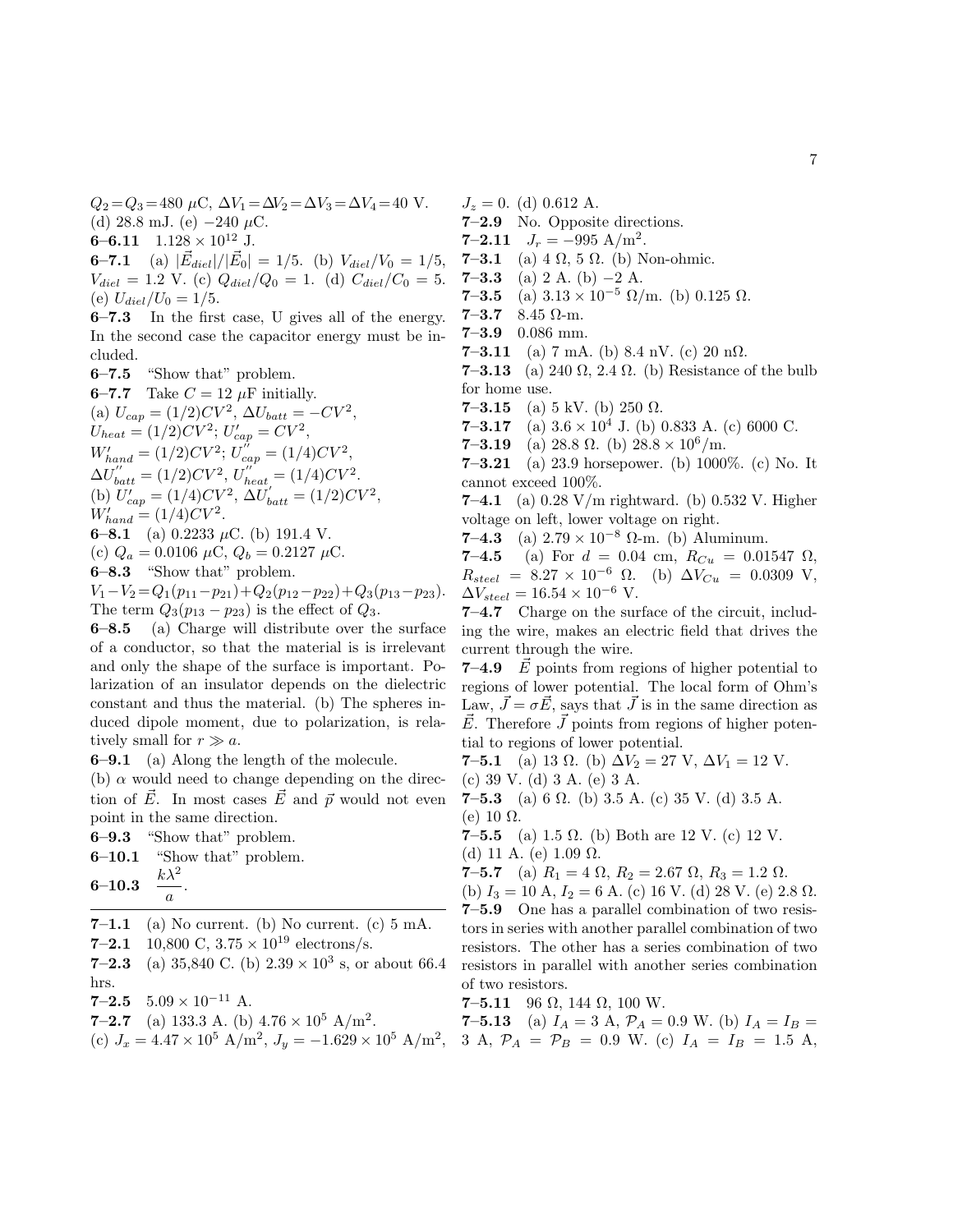$\mathcal{P}_A = \mathcal{P}_B = 0.225$  W. (d)  $I_B = 2$  A,  $\mathcal{P}_B = 0.4$  W, 7-12.7  $I_A = I_C = 1$  A,  $P_A = P_C = 0.1$  W.

7–5.15 (a) Resistors in parallel add as inverses and  $7-13.1$ capacitors in parallel add directly. (b) Resistors in series add directly and capacitors in series add as inverses. (c) The formulas for total resistance and capacitance take the same form if  $R \leftrightarrow \frac{1}{C}$  and  $I \leftrightarrow Q$ . Then  $R = \frac{\Delta V}{I} \leftrightarrow \frac{1}{C} = \frac{\Delta V}{Q}$ .

7–5.17 If a person stands on only one foot, then most current would pass through the foot touching the ground. If the person were to stand on both feet, there would be a path for current into the torso of the body where current is most dangerous.

7–6.1 (a) 1 mV. (b) 20000  $\Omega/V$ .

7–6.3 (a) 1.98 k $\Omega$ . (b) 0.5526  $\Omega$ . (c) 83.99 mV.

7–6.5 (a)  $6.505$  V. (b)  $0.0769\%$ .

7–7.1 The ion density is high near the plates, but low farther from the plates.

7–7.3 Starting a car four times a day consumes 0.667% of the chemical charge every day: about the same amount as the non-current-producing sulfation reaction does.

7–7.5  $1662 s = 27.7 min$ .

7–8.1 1.36 V, 0.3  $\Omega$ .

7–8.3 (a) The filling, aluminum foil and saliva in the mouth. (b) The chemical energy of the voltaic cell (the foil and filling are the electrodes and the saliva is the electrolyte).

7–9.1 (a)  $432,000$  C. (b) 60 hr. (c) 24 hr.

7–9.3 (a) 2880 C = 0.8 A-hr. (b) 0.1 A. (c) 8 hr.

**7–10.1** (a) Voltage gains of 0.6 V and 1.2 V across electrodes, voltage losses  $Ir = 0.3$  V and  $IR = 1.5$  V across resistances. (b) 0.6 hr. (c) 7776 J.

7–10.3 (a) 2 A. (b) Voltage loss of  $0.3$  V and voltage gain of 1.3 V across electrodes; and voltage losses  $Ir = 0.4$  V and  $IR = 0.6$  V across resistances.

**7–11.1** (a)  $\vec{F}_- = 1.59 \times 10^{-17}$  N  $\hat{y}$ ,  $\vec{F}_{+} = -1.61 \times 10^{-17}$  N  $\hat{y}$ . (b)  $\vec{v}_- = 3.18 \times 10^{-6}$  m/s  $\hat{y}$ ,  $\vec{v}_+ = -3.22 \times 10^{-6}$  m/s  $\hat{y}$ . 7–11.3 (a) "Show that" problem. (b)  $11.2 \times 10^6$  s/m<sup>2</sup>. (c)  $9.54 \times 10^{-7}$  m. **7-12.1** 1.846  $\times$  10<sup>6</sup> s. **7-12.3**  $n = 3.84 \times 10^{13} / \text{m}^3$ ,  $v_d = 9000 \text{ m/s}$ .

**7-12.5** (a)  $dI = \omega \Sigma r dr$ . (b)  $I = \omega \Sigma a^2 / 2$ .

**7–12.7** 2.415  $\mu$ C/m<sup>2</sup>.

7–12.9 "Show that" problem.

Insulators, semiconductors, conductors.

7–13.3  $J = nev$ . If the critical velocities  $v_c$  are not too different for semiconductors and metals, then the densities n mostly determine the  $J_c$ s.

**8–3.1** (a)  $\mathcal{E} = 24$  V; (b)  $r = 0.024 \Omega$ ; (c) 105.0 A-hr. **8–3.3** (a) 30 days; (b) 22.2 days. 8–3.5  $\mathcal{E} = 10.72$  V;  $r = 0.0245$  Ω. 8–3.7 (a)  $I = 5.2$  A charging the battery; (b) 1.352 W heating; (c)  $10.72$  W charging; (d)  $88.98\%$  efficiency. **8–3.9** (a)  $R = 0.75 \Omega$ . (b)  $I = 3 \text{ A}$ . **8–4.1** (a) 40 hr. (b) 12 cents. **8–5.1**  $\mathcal{E} = 0.6$  V,  $r = 600 \Omega$ ; (b) 4.02%; (c) 5.14%. 8–5.3  $I = 2.25$  A. **8–5.5** (a)  $R = 3.264 \Omega$ ; (b)  $\Delta V = 261 \text{ V}$ ; (c)  $M = 1.190 \times 10^4$  kg; (d) 78.6%. **8–5.7** (a)  $R = 2.4 \Omega$ ; (b) 99.59%; (c) 96%. **8–6.1** (a)  $I_1 = I + I_2$ ; (b)  $I_1 = -\frac{\Delta V}{R}$  $\frac{\Delta V}{R_1}, I_2 = \frac{\Delta V}{R_2}$  $\frac{1}{R_2}$ ,  $I = \frac{\Delta V - \mathcal{E}}{V}$ . **8–6.3**  $R = 788 \Omega$ . **8–6.5** (a)  $0.05 \le r/R \le 0.55$ ; (b)  $0.033 \le r/R \le 0.367$ . **8–6.7**  $R = 15 \Omega$ ,  $\mathcal{E} = 120 \text{ V}$ . **8–7.1** (a)  $I = I_1 = -I_2 = 22.22$  A; (b)  $\Delta V_1 = -\Delta V_2 = 11.778$  V; (c)  $\mathcal{P}_1 = 266.7$  W discharge,  $P_2 = -222.2$  W charge. (d)  $I_1^2 r_1 = 4.9$  W,  $I_2^2r_2 = 39.5$  W. To our numerical accuracy, energy is conserved. **8–7.3** (a) Reverse the direction of positive  $I_2$  relative to Figure 8.13(b). Then  $I_1 = I + I_2$ ,  $I_1 = \frac{\mathcal{E}_1 - \Delta V}{r_1} = 600 - 100\Delta V,$  $I_2 = \frac{\mathcal{E}_2 + \Delta V}{I^2} = 500 - 50\Delta V, I = \frac{\Delta V}{R} = 100\Delta V.$ (b)  $\Delta V = 0.4$  V. (c)  $I = 40$  A,  $I_1 = 560$  A,  $I_2 = 520$  A. (d)  $\mathcal{P}_R = 16$  W,  $\mathcal{P}_{r_1} = 3136$  W,  $\mathcal{P}_{r_2} = 5408 \text{ W}, \mathcal{P}_1 = 3360 \text{ W}$  discharge,  $\mathcal{P}_2 = 5200 \text{ W}$ discharge. **8–7.5** (a)  $B_1$  off,  $B_2$  off. (b)  $B_1$  dim,  $B_2$  dim. (c)  $B_1$  bright,  $B_2$  off. (d)  $B_1$  bright,  $B_2$  off. (c)  $B_1$  bright,  $B_2$  on. (d)  $B_1$  bright,  $B_2$ <br>8–7.7  $R = (-1 + \sqrt{3})30 \Omega = 21.96 \Omega$ .  $8 - 7.9$  0.5R.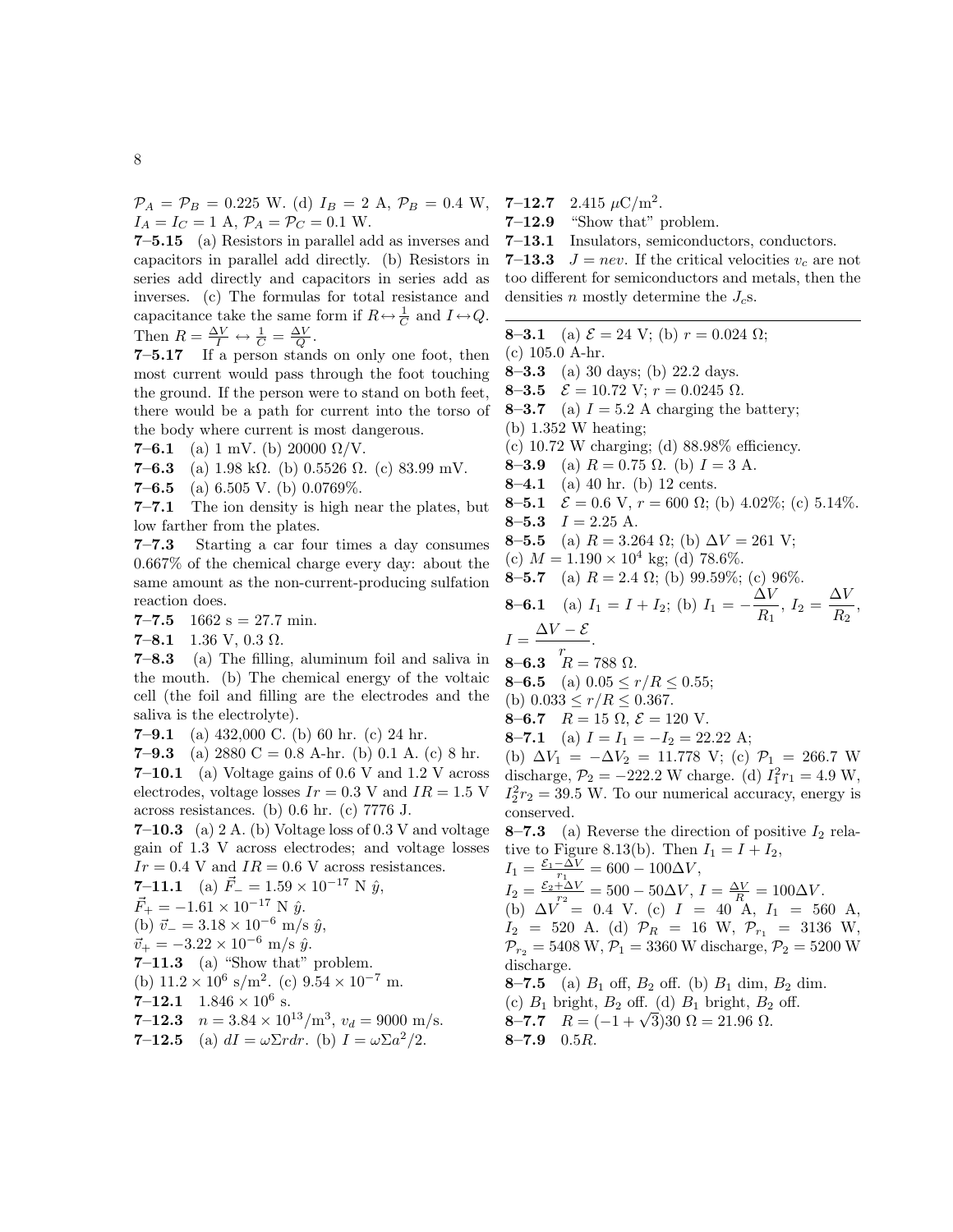8–7.11  $R = 7.2$  Ω.

- 8–7.13 "Show that" problem.
- 8–7.15 "Show that" problem.

8–7.17 (a) All positive currents and  $\Delta V$  are as in Fig.8.39, so that  $I_1 = \frac{\mathcal{E} - \Delta V}{r}$  $\frac{dV}{r_1}$ , etc. Also,  $I = \Delta V/R$ and  $I = I_1 + I_2 + I_3$ . (b)  $\Delta V = 4.963 \Omega$ . (c)  $I = 496.3$  A,  $I_1 = 103.7$  A,  $I_2 = 251.8$  A,  $I_3 = 140.7$  A. (d) current is conserved. 8–8.1 (a)  $Q_2 = 0$ ,  $I_1 = 0$ ,  $I = 6$  A. (b)  $I_2 = 0$ ,  $I = I_1 = 1.5$  A,  $Q_2 = 40.5$   $\mu$ C. **8–8.3** (a)  $Q = 0$ ,  $I_1 = 4/3$  A,  $I_2 = 2/3$  A,  $I_3 = 2/3$  A,  $I_4 = 4/3$  A.  $I = I_1 - I_2 = 2/3$  A goes to the capacitor. (b)  $I_1 = I_3 = 0.8$  A,  $I_2 = I_4 = 1.0$  A,  $I = 0, Q = 14.4 \mu C.$ **8–8.5** (a)  $I_R = 0$ . (b)  $I_R = I_0$ . **8–9.1** (a)  $\tau_{RC} = 12$  s. (b)  $I_0 = 0.84 \mu\text{A}, I_\infty = 0.$ (c)  $Q_0 = 0$ ,  $Q_{\infty} = 10.08 \mu C$ . (d)  $U_{heat} = 15.88 \mu J$ . (e)  $U_{heat} = 21.17 \mu J$ .

**8–9.3** (a) "Show that" problem. (b) 96  $\mu$ J.

(c) "Show that" problem.

**8-9.5** (a)  $R = 5.09 \times 10^{15} \Omega$ . (b)  $\tau_{RC} = 2.04 \times 10^{7} \text{ s}$ . (c)  $C = 1.965 \times 10^{-13}$  F.

8–10.1 More turns through small angles require less surface charge but are more expensive to make. Two 45◦ might be adequate.

**8–10.3** (a)  $r/R \to \infty$ . (b) Let  $R_{eq}^{-1} = r^{-1} + R^{-1}$ . Then  $Q_{C_p} = (\mathcal{E}/R)(r+R)C_p[1 - e^{-t/R_{eq}C}],$  $I_R = Q_{C_p}/RC_p.$ 

**8–10.5** (a)  $2\Sigma_s$ . (b) Charge will actually flow from one part of the surface through the bulk to another part of the surface. (c) A combination of bulk and surface current would provide the least resistance, but in practice the resistance to surface current is very large because of the associated small crosssectional area.

**8–10.7** (a) If  $\sigma_1 < \sigma_2$ , then the electric field is larger in material 1 than in material 2, so a larger field enters than leaves the surface.

(b)  $\Sigma_S = J(\sigma_1 - \sigma_2)/4\pi k \sigma_1 \sigma_2$ .

8–11.1 Many choices are possible. For

 $R_1 = R_3 = 0$ , (9.65') gives  $I_1 = I_3 = 0$ , whereas  $(9.65)$  gives nonzero  $I_1$  and  $I_3$ . **8-12.1**  $n = 0.862 \times 10^{24} / \text{m}^3$ .

**9–2.1** 
$$
q_{m1} = 22.56
$$
 A-m,  $q_{m2} = 15.95$  A-m.

- **9–2.3**  $\mu = 1.64$  A-m<sup>2</sup>.
- 9–2.5  $B = 0.0259$  T.

**9–2.7**  $\vec{F} = q_m \vec{B}$ ,  $q_m$  due to one pole of a long magnet and  $\vec{B} = k_m[-\vec{\mu} + 3(\vec{\mu} \cdot \hat{R})\hat{R}]/R^3$  due to a short magnet. The force on the distant pole of the long magnet is neglected.

9–2.9 (a) The magnet is strongly attracted to the soft iron rod when the soft iron is brought up to the magnet's poles, but only weakly attracted when the rod brought up to the magnet's center. (b) The soft iron is strongly attracted to the magnet when the magnet is brought to any part of the soft magnet.

9–2.11 "Show that" problem. **9–3.1** (a)  $q_m = 5.12$  A-m,  $\sigma_m = 3.2 \times 10^5$  A/m,

 $\mu = 0.256$  A-m<sup>2</sup>. (b) 0.201 T,  $1.28 \times 10^{-3}$  T,  $2.84 \times 10^{-9}$  T.

**9–3.3**  $M = 3.99 \times 10^5$  A/m.

**9–3.5** (a)  $r \ll a$ , no *r*-dependence. (b)  $a \ll r \ll l$ ,  $|\vec{B}| \sim r^{-2}$ . (c)  $l \ll r$ ,  $|\vec{B}| \sim r^{-4}$ .

**9–4.1** Discontinuity in  $\vec{C}$  is  $\mu_0(\alpha - 1)\vec{M}$ .

9–5.1 Put a rod of soft magnet in a line between a pole of a permanent magnet and the region where the field is to be intensified.

9–5.3 When field lines are expelled (concentrated), the object that is their source is repelled (attracted).

**9–5.5** (a)  $H = 1481 \text{ A/m}, \chi = 1.688.$ 

(b)  $M_{emu} = 2.50 \text{ mmu/cm}^3$ ,

 $B_{emu} = 50 \text{ G}, H_{emu} = 18.6 \text{ Oe}, \chi_{emu} = 0.1344.$ 

**9–6.1**  $M_r$  and  $M_s$  are too far in value; the magnet would not retain its magnetization.

**9–7.1** (a)  $|\vec{H}| = 485$  A/m,  $|\vec{B}| = 0.98$  T. (b) small, except perhaps near the poles.

9–7.3 By keeping in the field lines, the keeper magnet lets the magnetization of one pole of the magnet magnetize the other end, and vice-versa.

9–8.1 In Figure 9.19a there are no poles because  $\overrightarrow{M}$  is normal to  $\hat{n}$ ; hence  $\overrightarrow{H} \approx \overrightarrow{0}$ . In Figure 9.19b the poles produce a demagnetization field  $H \approx -M$  that makes  $B = \mu_0 (H + M) \approx 0.$ 

**9–9.1**  $|\vec{B}| = 6.63 \times 10^{-6}$  T.

9–9.3 72.8<sup>°</sup> dip angle.

9–9.5 "Show that" problem.

9–10.1 If the Fe and Nd interaction were ferromagnetic, the net magnetic moment would be larger than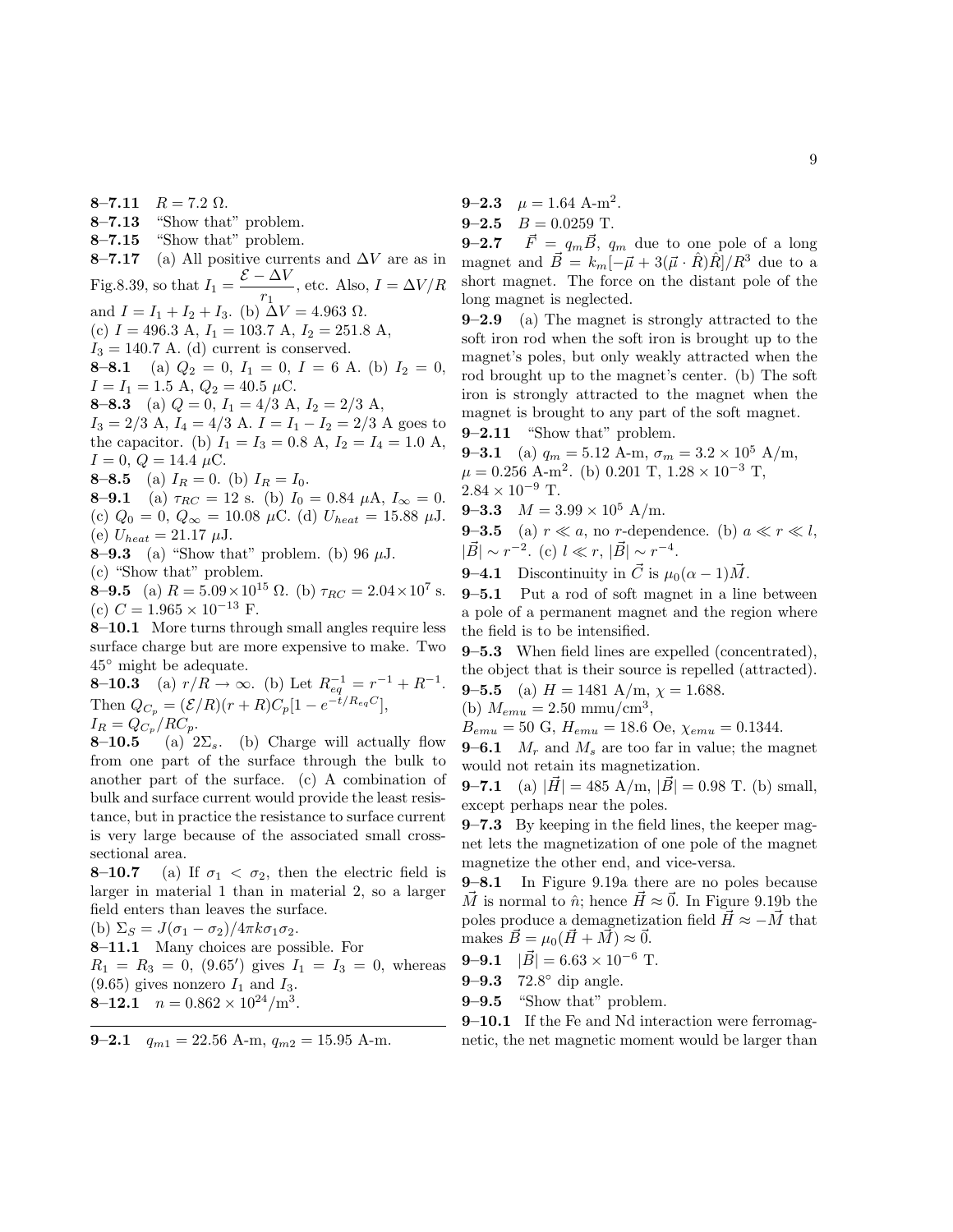**10–1.1** (a)  $\vec{B} = -0.056\hat{x}$  T. (b)  $\vec{B} = 0.056\hat{x}$  T. 10–1.3 (a)  $B_{1x} = -0.0371$  T.  $B_{1y} = 0.01486$  T. (b)  $B_{2x} = -0.0743$  T.  $B_{2y} = -0.0297$  T.

(c)  $B_x = 0.1114$  T.  $B_y = -0.01486$  T.

10–2.1 (a) South pole up. (b) Uptward force on loop. (c) Downward force on magnet. (d) No torque on magnet.

10–2.3 (a) Left magnet has moment into page, right has moment out of page. (b) Attracted to loop on left.

**10–2.5** The wire moves leftward, along  $-x$ .

**10–2.7** (a)  $\vec{\mu} = [-3.157\hat{i} - 0.476\hat{j} + 6.156\hat{k}]$  A-m<sup>2</sup>. (b)  $\vec{\tau} = (0.209 \hat{i} + 0.0162 \hat{k})$  N-m.

10–2.9 (a) Attractive. (b) Repulsive. (c) Wires carrying parallel currents will attract.

10–3.1 (a)  $\vec{\mu} = -4.52 \times 10^{-4} \hat{z} \text{ A-m}^2$ .

(b)  $\vec{\tau} = -1.810 \times 10^{-6} \hat{y}$  N-m.

(c)  $\vec{\tau} = -1.666 \times 10^{-6} \hat{y}$  N-m.

10–3.3 (a)  $\mu = 1.024 \times 10^{-4}$  A-m<sup>2</sup>.

 $q_m = 8.53 \times 10^{-4}$  A-m, (b)  $|\vec{B}| = 94.8$  nT.

(c) 0.521 nT. (d)  $|\vec{B}| = 10.24$  nT.

10–3.5 (a)  $M = 9.27 \times 10^6$  A/m. (b) For a good magnet,  $M \approx 10^5$ -10<sup>6</sup> A/m.

**10–4.1** (a)  $|\vec{F}| = 81.6 \,\mu\text{N}$ . (b) Reversing the current or field reverses the force, pumping the blood the opposite way. (c) Reversing both current and field does not change the direction of the force.

10–4.3 Compress.

10–4.5  $\vec{F} = -2Ia|\vec{B}|\hat{y}$ .

**10–4.7** (a)  $\vec{F} = -2\pi N a^2 A I \hat{z}$ . (b)  $\vec{F} = -0.253\hat{z}$  N.

**10–4.9** (a) "Show that" problem. (b)  $\vec{F} = 0.049\hat{y}$  N. 10–4.11 No current was specified. For  $I = 1$  A, we have (a)  $\vec{F}_{bot} = 0.010\hat{y} \text{ N}$ .  $\vec{F}_{top} = -0.005\hat{y} \text{ N}$ . (b)  $\vec{F}_{left} = 0.0045\hat{x} \text{ N. } \vec{F}_{right} = -0.0045\hat{x} \text{ N.}$ 

(c)  $\vec{F}_{net} = 0.005\hat{y}$  N, compress.

**10–4.13** (a)  $a = 10^7$  m/s<sup>2</sup>. (b)  $|\vec{F}| = 1.4 \times 10^5$  N. (c)  $I = 2.8 \times 10^6$  A.

**10–4.15**  $\vec{F} = [2\pi k_m q_m I a^2/(r^2 + a^2)^{3/2}]\hat{y}.$ 

10–5.1 (a) Force is out of the page.

(b)  $|\vec{F}| = 2.206 \times 10^{-17}$  N. (c)  $a = 2.47 \times 10^{12}$ g, where  $g = 9.8 \text{ m/s}^2$ .

10–5.5  $\vec{F} = (-0.399\hat{x} - 0.908\hat{y} - 1.167\hat{z}) \times 10^{-14} \text{ N},$  $|\vec{F}| = 1.532 \times 10^{-14}$  N.

10–5.7  $\vec{B} = (0.0286\hat{j} - 0.0755\hat{k})$  T.

10–5.9 "Show that" problem.

10–6.1 (a) Electron moves on a semicircle that bends left, and comes back out of the field region. (b) Proton moves on a semicircle that bends right, and comes back out of the field region.

**10–6.3** (a) It initially deflects along  $-\hat{y}$ .

(b)  $v = 1.655 \times 10^4$  m/s.

10–6.5 The period and radius are independent. The mechanics student is wrong.

**10–6.7** (a)  $T = 1.725 \times 10^{-8}$  s. (b)  $|\vec{B}| = 7.62$  T. (c)  $4.17 \times 10^4$  V.

10–6.9 Deuteron, 2.55 cm; Triton, 3.12 cm; <sup>3</sup>He nucleus,  $1.56 \text{ cm}$ ; <sup>4</sup>He nucleus,  $1.80 \text{ cm}$ .

10–6.11 (a) 26.1 T. (b) 30.1 T.

10–6.13 (a)  $\vec{F}$  is perpendicular to  $\vec{B}$ .

(b)  $v_{\perp}^2 = v^2 - v_{\parallel}^2 = \sqrt{2mE} - v_{\parallel}^2$ , and both E and  $v_{\parallel}$  do not change.  $(c)$ ,  $(d)$ ,  $(e)$  are "show that" problems. **10–6.15** (a)  $\theta = 107.6^{\circ}$ . (b)  $R = 1.768$  cm. (c)  $p = 3.53$  cm.

10–6.17 (a) circle centered at  $x = z = mv_0/qB$ ,  $y = 0$ , with radius  $R = \sqrt{2m v_0/qB}$ . (b) penetration  $y = 0$ , with radius  $R = \sqrt{2mv_0/q}B$ . (b) penetration<br>is  $(\sqrt{2}-1)mv_0/qB$ . (c) time in field is  $(\pi/2)(m/qB)$ . (d) Exits at  $x_0 = 2mv_0/qB$ .

10–6.19 (a) "Show that" problem. (b) "Show that" problem. (c) The two formulae coincide.

10–6.21 (a) "Show that" problem. (b) "Show that" problem.

10–7.1 Because the charge carriers move to the side of the wire, the force does act on the charge carriers themselves (i.e. the current). Thus Maxwell was in error here – "to err is human."

10–7.3 (a) Positive. (b)  $v_d = 0.882$  mm/s.

**10–7.5** (a) 
$$
R_H = 7.35 \times 10^{-11} \text{ m}^3/\text{C}
$$
.

(b) 
$$
R_t = -10.5 \times 10^{-9} \Omega
$$
. (c)  $l = 1.22 \mu$ m.

**10–7.7** (a) Top is negative. (b)  $\vec{E}_{mot} = -vB\hat{y}$ ,

 $\vec{E}_{es} = vB\hat{y}$ . (c)  $\Delta V = vBl$ . (d)  $\Delta V = vBl\cos\theta$ . **10–8.1**  $dW_{emf} = -dW_{pmf} = -0.084$  J.

11–2.1  $d\vec{B} = 2.72 \times 10^{-10} (2\hat{i} + \hat{k})$  T.

11–3.1 "Show that" problem.

11–4.1 (a) 5.29 m. (b) 281 turns.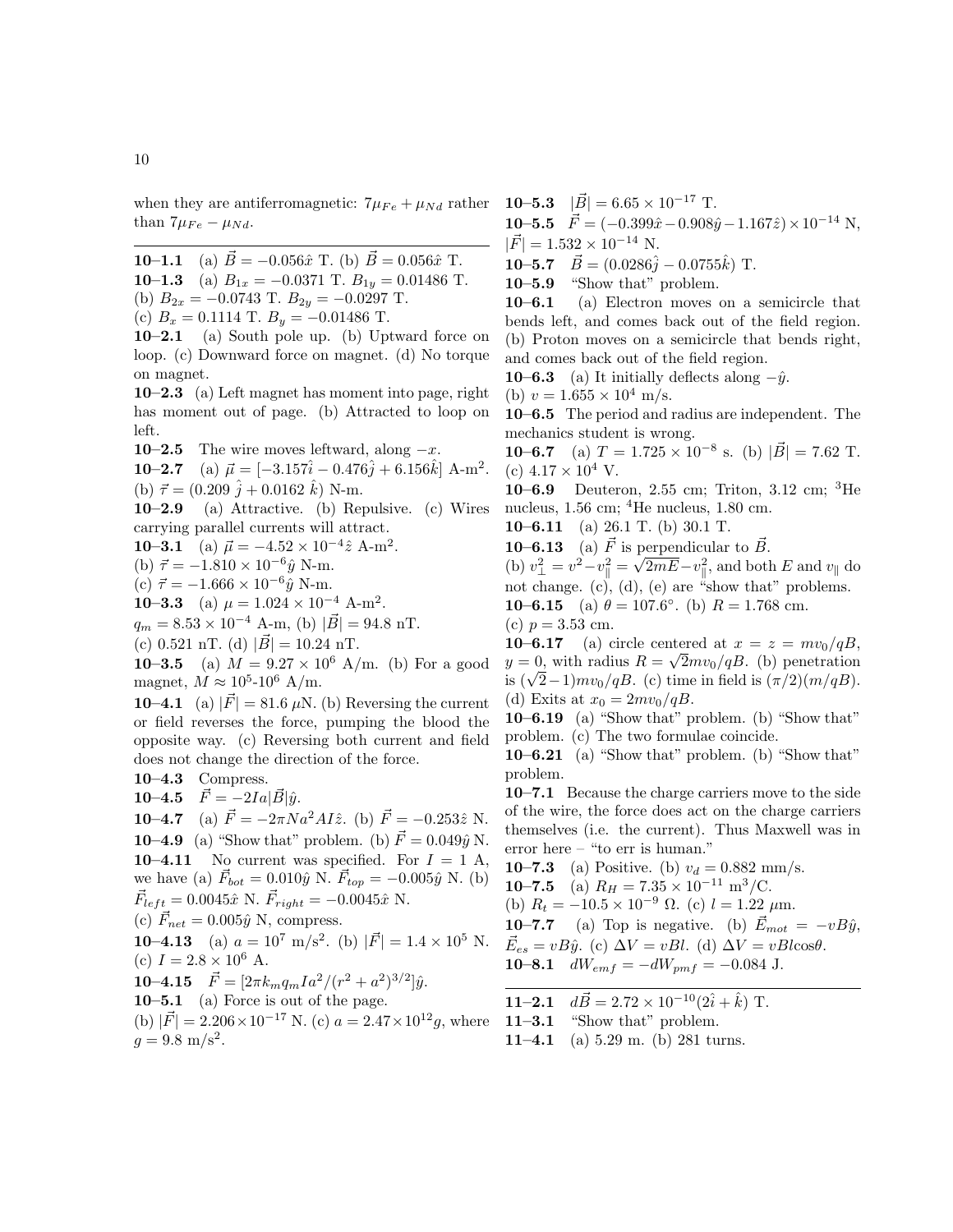11–4.3 2.81 mm. **11–4.5** (a)  $d\vec{B} = (k_m I ds/a^2)\hat{\otimes}$ . (b)  $\vec{B} = (\pi k_m I/a) \hat{\otimes}$ . 11–4.7 3.67 mA. 11–4.9  $B_x = 6 \times 10^{-5}$  T. **11–5.1** (a)  $\vec{B} = \vec{0}$ ,  $\vec{B} = 4\pi k_m K \hat{i}$ ,  $\vec{B} = 12\pi k_m K \hat{i}$ . (b)  $|\vec{B}| = 0.00314$  T.

11–5.3 (a) Two close coils behave like a single coil, with a single maximum at their midpoint. (b) Two distant coils behave like two independent coils, with a local minimum at their midpoint.

(c) 
$$
B_y = 2\pi k_m I R^2 \left[ \frac{1}{[(y+\frac{s}{2})^2 + R^2]^{3/2}} + \frac{1}{[(y-\frac{s}{2})^2 + R^2]^{3/2}} \right].
$$
  
(d)  $s = R$ .

11–5.5 "Show that" problem.

11–5.7 "Show that" problem.

**11–5.9** (a)  $|\vec{B}| = 168.4\hat{z} \mu T$ , into page. (b)  $|\vec{B}| =$ 49.1 $\hat{z}$   $\mu$ T, out of page. (c)  $|\vec{B}| = 0.678\hat{z}$   $\mu$ T, into page.

11-5.11 
$$
\vec{B} = -2k_m K \ln(\frac{x+w/2}{x-w/2})\hat{y}
$$
.  
\n11-5.13 (a)  $I = Kd$ ,  $K = M$ , counterclockwise.  
\n(b)  $\vec{B} = k_m M d \frac{ab}{\sqrt{z^2 + (a^2 + b^2)/4}} \left[\frac{1}{z^2 + a^2/4} + \frac{1}{z^2 + b^2/4}\right] \hat{z}$ .  
\n11-5.15(a)  $B_x = \frac{2\pi k_m NI}{L} \left[\frac{x+\frac{L}{2}}{\sqrt{(x+\frac{L}{2})^2 + a^2}} - \frac{x-\frac{L}{2}}{\sqrt{(x-\frac{L}{2})^2 + a^2}}\right]$ .  
\n(b) For  $L/a \to 0$ ,  $B_x \to \frac{2\pi k_m N I a^2}{(x^2 + a^2)^{3/2}}$ . For  $L/a \to \infty$ ,  $B_x \to 4\pi k_m NI/L$ .  
\n11-5.17 (a)  $dI/dr = \sigma \omega r$ . (b)  $I = \sigma \omega (a^2/2)$ .  
\n(c)  $B_x = 2\pi k_m \sigma \omega [\sqrt{x^2 + a^2} - 2x + \frac{x^2}{\sqrt{x^2 + a^2}}]$ .  
\n11-6.1 (a)  $\vec{F} = 3.04 \times 10^{-21} \hat{y}$  N.  
\n(b)  $\vec{F} = -3.04 \times 10^{-21} \hat{x}$  N. (c)  $\vec{F} = \vec{0}$ .  
\n11-6.3  $\vec{F} = \frac{2ev k_m I}{r} \hat{i}$ .  
\n11-6.5 (a)  $|\vec{F}| = 2k_m I^2 \ln(a/r)$ , to the left, and  
\nexpansive. (b)  $|\vec{F}| = 9.15 \times 10^{-5}$  N.  
\n11-6.7 Take solenoid current clockwise as viewed  
\nfrom above. (a)  $\vec{B}_{of \; loop} = \frac{2\pi k_m I_2}{b} \hat{i}$ .  
\n(b)  $\vec{F}_{on \; solenoid} = \frac{2\pi^2 k_m I_1 I_2 n a^2}{b} \hat{i}$ .

(c) 
$$
\vec{B} = 2.51 \times 10^{-4} \hat{\uparrow}
$$
 T,  $\vec{F} = 1.18 \times 10^{-5} \hat{\uparrow}$  N.  
11-6.9  $F/l = k_m I^2/a$ .  
11-7.1 (a)  $\Gamma_B = 1.721 \times 10^{-5}$  T-m. (b)  $\Gamma_B = 0$ .

11–7.3 (a)  $I_{enc} = 19,900$  A. (b)  $\Gamma_B = 0.05$  T-m. (c)  $\Gamma_B = 0$  T-m.

11–7.5 (a) Field circulates counterclockwise.

(b)  $\Gamma_B/s = 0.04$  T. (c)  $I_{enc} = 636.6$  A. (d) Current flows out of the page.

11–8.1 "Show that" problem. Deformation doesn't affect circulation if no current passes through the deforming circuit.

11–8.3 (a) and (b) For both a physical circuit and an Ampèrian circuit,  $d\vec{s}$  is defined, but only for a physical circuit does it point along the local current direction.

**11–9.1** Take  $d\vec{s}$  to be clockwise, so  $I_{enc} > 0$  is into the page. (a)  $\Gamma_B = -120$  T-m. (b)  $I_{enc} = -9.55 \times 10^7$  A (out of page). (c)  $\vec{J} \cdot \hat{n} = 7.96 \times 10^6$  A/m<sup>2</sup>.

11–9.3 (a)  $\Gamma_B = 10ydydx$ .

(b)  $I_{enc} = 5y dy dx / 2\pi k_m$ . (c)  $I/A = 5y / 2\pi k_m$ .

11–9.5 (a)  $\Gamma_B = 5.6 \times 10^{-6}$  T-m.

(b) 
$$
B = 3.56 \times 10^{-5}
$$
 T. (c)  $I_{enc} = 4.45$  A,

 $I_{enc}/A = 2266$  A/m<sup>2</sup>. (d) Into the page.

11–10.1 (a)  $|\vec{B}| = 9.60$  mT. (b)  $|\vec{B}| = 15$  mT. (c) counterclockwise.

11–10.3 (a)  $r < a$  and  $a < r < b$  counterclockwise,  $c < r$  clockwise. (b) concentric circle of radius  $r > c$ . (c)  $\Gamma_B = 2\pi r |\vec{B}|$ . (d)  $\Gamma_B = 12\pi k_m I$ . (e)  $|\vec{B}| = 6k_m I/r$ .

**11–10.5** Take  $I_{inner}$  to be out of the page, and  $\phi$ to indicate the counterclockwise tangent.

(a) 
$$
J_{core} = \frac{I}{\pi a^2}
$$
,  $J_{sheath} = \frac{I}{\pi (c^2 - b^2)}$ . (b) For  $r < a$ ,  
\n $\vec{B} = \frac{2k_m I}{a^2} r \hat{\phi}$ ; for  $a < r < b$ ,  $\vec{B} = \frac{2k_m I}{r} \hat{\phi}$ ; for  
\n $b < r < c$ ,  $\vec{B} = \frac{2k_m I}{r} (1 - \frac{r^2 - b^2}{c^2 - b^2}) \hat{\phi}$ ; for  $c < r$ ,  $\vec{B} = \vec{0}$ .  
\n11-10.7 (a)  $d\vec{B}' = -k_m (nIz)(d\vec{s} \times \vec{p})/R^3$ .  
\n(b)  $d\vec{B} = \int d\vec{B}' = \frac{-2k_m (nI)(d\vec{s} \times \vec{p})}{\rho^2}$ .  
\n(c) "Show that" problem.

11-11.1 Use 
$$
q_M = \frac{\mu}{l}
$$
. (a)  $|\vec{F}| = \frac{k_m q_m^2}{4h^2}$ , repelled.  
\n(b)  $h = \frac{q_m}{2} \sqrt{\frac{k_m}{Mg}}$ .  
\n11-11.3 (a) "Show that" problem.  
\n(b)  $B_y = \frac{k_m q_m}{(-y+h)^2}$  for  $y < 0$ .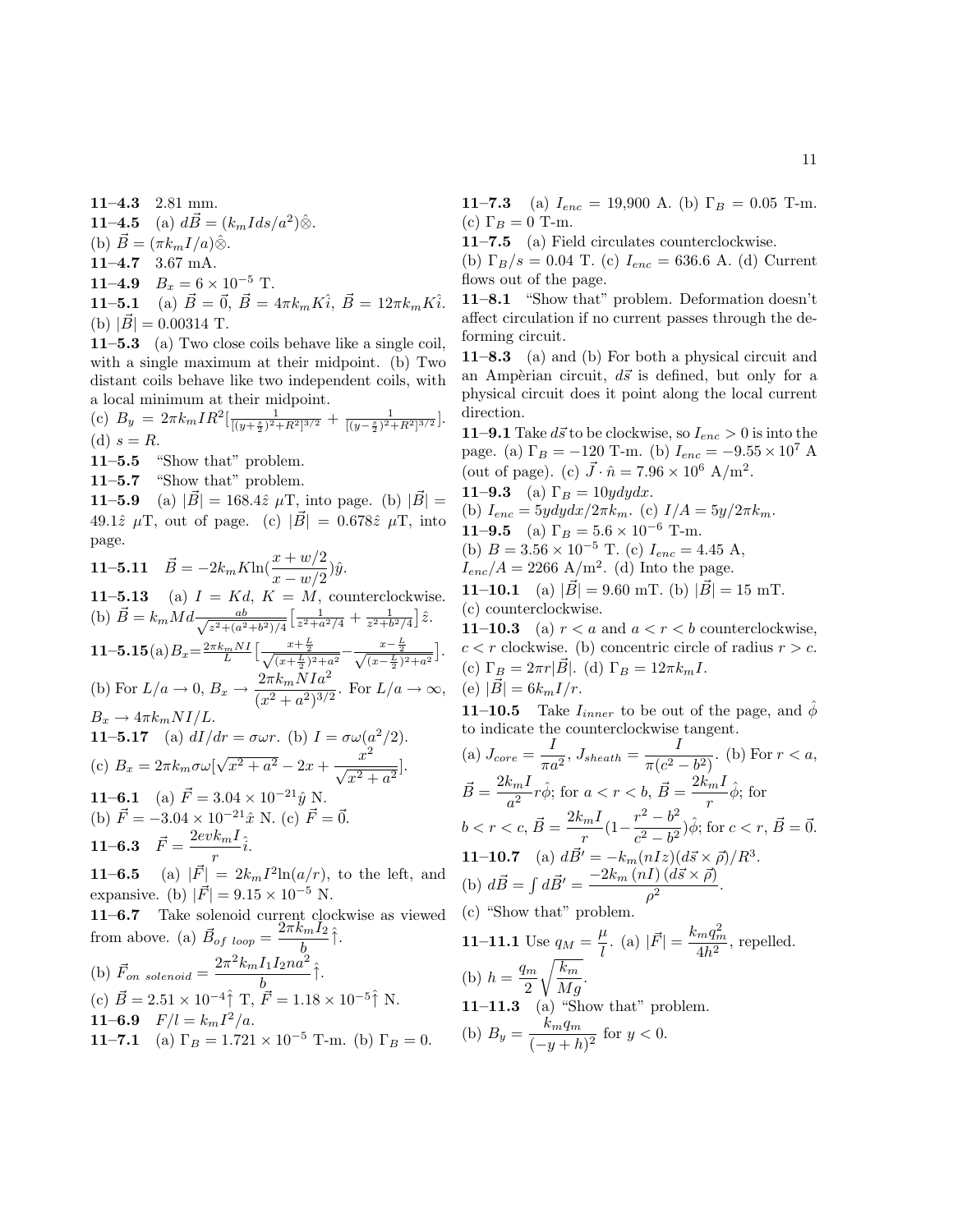(c) 
$$
F = q_m B = \frac{k_m q_m^2}{4h^2}
$$
.

**11–12.1** (a) Induced surface current K circulates clockwise as seen from above.  $\overline{2}$ 

(b) 
$$
K = \frac{q_m}{2\pi} \frac{\rho}{(\rho^2 + h^2)^{3/2}}
$$
. (c)  $\vec{F} = \frac{k_m q_m^2}{(2h)^2} (-\hat{z})$ .  
11-13.1 See Section 11.13.  
11-14.1 (a)  $B_{gap} = 17.2$  mT,  
 $B_{in} = B_{gap} = 17.2$  mT. (b)  $A_{gap}/A = 45.5$ .  
11-14.3 (a)  $B_{in} = 1.29$  T. (b)  $B_{gap} = 1.29$  T.

### For Chapter 12 Food for Thought questions on pp.512-513, 515, and 517, see last page.

12–3.1 (a) Calico is an insulator. (b) The greater the current, the greater the deflection. (c) Counterclockwise.

12–3.3 (a) Counterclockwise. (b) To increase the response.

12–3.5 (a) Smaller. (b) Clockwise.

12–3.7 (a) Ssource of magnetic field. (b) Counterclockwise.

12–4.1 (a) Increases out of the page. (b) Into the page. (c) Clockwise. (d) Clockwise. (e) Up.

(f) Compress. (g) No tendency to rotate.

12–4.3 No current.

12–4.5 If R increases, (a) decrease. (b) to observer. (c) same direction as primary. (d) same direction as primary. (e) loops attract and expand. (f) If  $R$ decreases, all answers reverse.

12–4.7 (a) Increase out of the page. (b) Into the page. (c) Clockwise. (d) Clockwise. (e) Leftward, compressive. (f) If the field is reversed, then the responses in parts (a-d) reverse, but are the same for part (e). (g) If the field is tilted, the effects decrease. 12–4.9 (a) Counterclockwise. (b) Move foil away and compress the foil.

12–4.11 See last page of Answers.

12–4.13 See last page of Answers.

**12–5.1** (a)  $\vec{E}$  and  $\vec{B}$  are vectors;  $\mathcal{E}, \Phi_B$ , and  $d\Phi_B/dt$ are scalars. (b)  $\vec{E}, \mathcal{E}$ , and  $d\Phi_B/dt$  do not change;  $\vec{B}$ and  $\Phi_B$  reverse. (c)  $\mathcal E$  and  $d\Phi_B/dt$ .

**12–5.3** (a)  $\Phi_B = -(16t + 32 \times 10^3 t^2) \times 10^{-4}$  Wb. (b)  $d\Phi_B/dt = -(16 + 64 \times 10^3 t) \times 10^{-4}$  Wb/s.

(c)  $\mathcal{E} = (16 + 64 \times 10^3 t) \times 10^{-4}$  V, counterclockwise as seen from above.

(d)  $|\vec{F}| = 2.56(t + 6 \times 10^3 t^2 + 8 \times 10^6 t^3) \times 10^{-8}$  N. (e) 3.03 s.

12–5.5 (a) −2.39 mV. (b) −2.47 mV, a  $3.57\%$ change.  $(c)$  –0.646 mA.

12–5.7 (a) 0.008 V counterclockwise. (b) 0.32 mA counterclockwise. (c)  $4.43 \times 10^{-5}$  N pushing the loop into the field region. (d)  $1.536 \times 10^{-6}$  N-m, tending to decrease the angle below 60 degrees.

**12–5.9** (a) 0.096 T into the page. (b) 0.00144 Wb/s. (c) 0.036 mA clockwise. (d)  $6.912 \times 10^{-8}$  N drawing the circuit into the solenoid.

12–5.11 (a)  $2NBA$ . (b)  $2NBA/R$ .

**12–5.13** (a)  $\mathcal{E} = -(2\pi r)(dr/dt)B, I = \mathcal{E}/R$ .

(b)  $dF/ds = (2\pi r)(dr/dt)B^2/R$ . (c) 144 N/m.  $12-6.1$  (a) 0.2 H (b) 27 A/s.

12–6.3 −(32.4 + 32.4t) mV.

**12-6.5** (a) 
$$
\frac{2k_mN_1N_2ha}{\rho}
$$
. (b)  $\frac{2k_mN_1N_2ha}{\rho}$ 

12-6.7 (a) 
$$
\frac{2\pi^2 k_m a^2 b^2}{R^3}
$$
. (b)  $1.599 \times 10^{-10}$  H.

**12–6.9** (a)  $4\pi^2 k_m N_c N_s I_s a^2/l$ . (b) counterclockwise. (c)  $|\mathcal{E}| = d\Phi_B/dt = 4\pi^2 k_m N_c N_s (dI_s/dt) a^2/l$ . (d) 0.1263 mH.

.

**12–7.1** (a)  $-0.08\hat{y}$  V/m. (b) bottom is higher, by 18.35 mV.

**12–7.3** (a)  $\Delta V_{right} = 0$ . (b)  $\Delta V_{left} = 0$ .

(c)  $\Delta V_{top} = 0$ .

12–7.5 East wing is higher by  $0.135$  V.

12–7.7 1.42  $\mu$ V, clockwise viewed from above.

**12–7.9** (a)  $\omega rBb$ , radially out. (b)  $b/\sigma c d$ . (c) Force  $r\omega B^2bcd\sigma$  opposing motion, torque  $r^2\omega B^2bcd\sigma$  opposing motion. (d) "Show that" problem.

12–8.1 (a) Middle arm. (b) Before,  $I_J = 0.048$  A,  $I_w = 1.2$  A, both right to left, (c) After,  $I_w$  is unchanged and  $I_J = 1.2$  A, left to right. (d)  $\Delta V_w = 24$  V,  $\Delta V_J = 600$  V, both clockwise, and  $\Delta V_L = 624$  V counterclockwise. (e) See Fig.12.24. 12–9.1 2.703 mH.

12–9.3 –61,300 A/s, the sign meaning that  $I_2$  and  $I_1$  are changing in opposite senses.

12–9.5 (a) On average, the equivalent ring and solenoid magnets are opposed. (b) On average, the ring and solenoid currents are opposed. (c) An increase in  $I_{sol}$  is accompanied by a decrease in  $I_{ring}$ . This corresponds to out-of-phase magnets, which repel.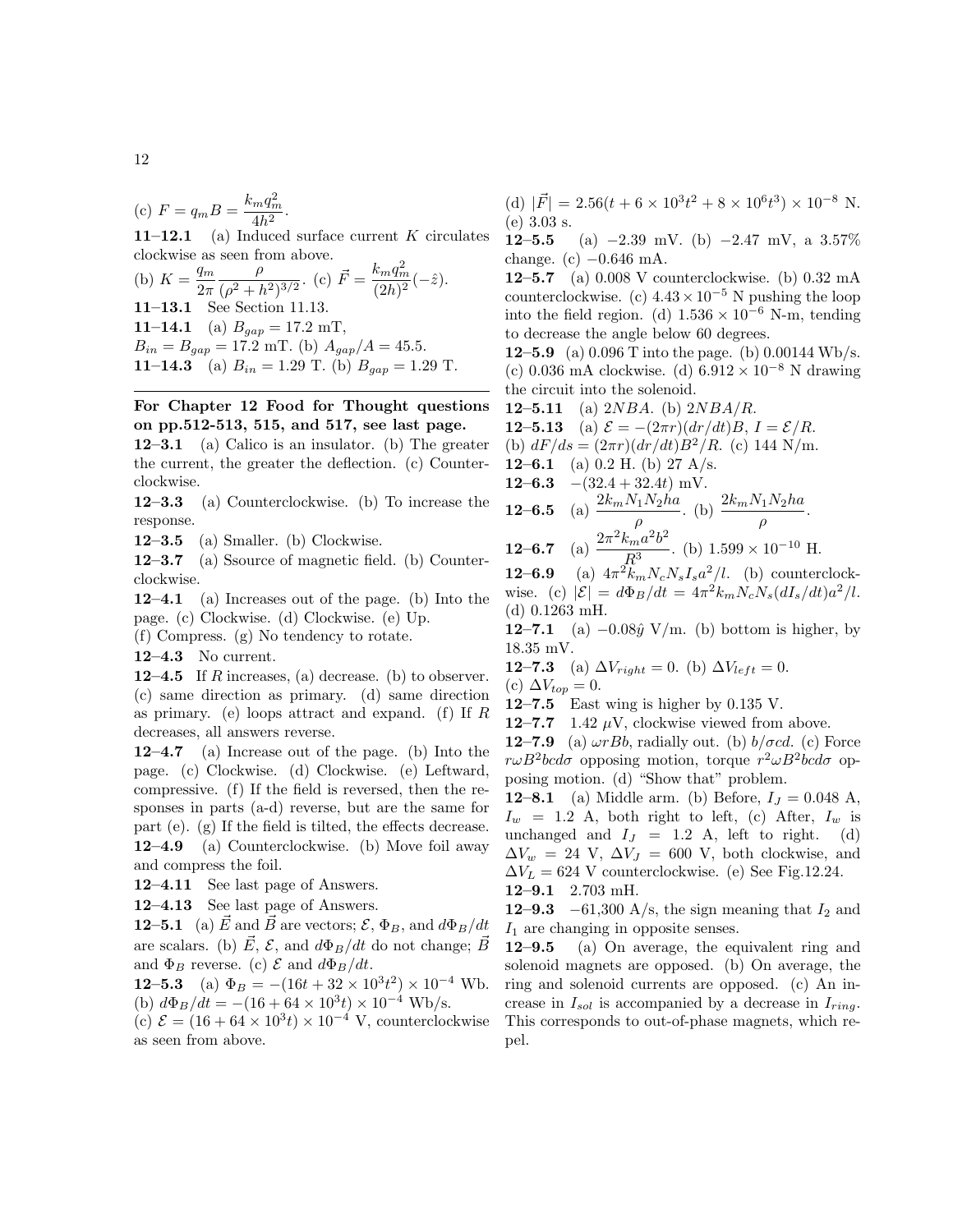12–10.1 (a) 72 turns. (b)  $-1.55$  mV. 12–10.3 (a)  $N^2L$ . (b) 0.1382 mH. 12–10.5  $L = 2k_m N^2 a \ln[(a+b)/b].$ 12–11.1 (a)  $dI/dt = 2.21 \times 10^5$  A/s,  $V_R = 0.966$  V,  $V_L = 1.434$  V. (b)  $I = 6.52$  A,  $dI/dt = 1.38 \times 10^5$  A/s,  $V_R = 1.5$  V. 12–11.3 (a)  $dI/dt = 5.78 \times 10^5$  A/s, 4.8 V.

(b) 37.25 ns.

12–11.5 (a) 6.73 mH. (b) 0.410 ms. (c) 19.8 mA. 12–11.7 Let  $V_L = L dI/dt + IR_L$ . (a) At  $t = 0^+$ .  $V_L = L dI/dt = 12$  V across the inductance part of the inductor. At  $t = 25 \mu s$ ,  $V_L = IR_L = 0.293 \text{ V}$ across the resistance part of the inductor. (b) At  $t = 0^+$ , a sketch would show voltage changes of 12 V across the emf and  $V_L = L dI/dt = 12$  V across the inductance part of the inductor. At  $t = 25 \mu s$ , a sketch would show voltage changes of 12 V across the emf and voltage drops  $IR_L = 0.293$  V and  $IR = 11.707$  V. (c) At  $t = 0^+$  the electric field is electromagnetically induced. At  $t = 25 \mu$  the field is electrostatic.

**12–12.1** (a) 0.1568 J. (b) 
$$
2.306 \times 10^8
$$
 J/m<sup>3</sup>.

(c) 24.1 T.

12–12.3 0.416  $\mu$ H/m.

12–12.5 (a) 0.008 s. (b) See Figure 12.23.

(c) At  $t = 0$ ,  $I = 0$  and  $dI/dt = 3 \times 10^3$  A/s. At  $t = 0.002$  s,  $I = 5.31$  A and  $dI/dt = 2.34 \times 10^3$  A/s. At  $t = \infty$ ,  $I = 24$  A and  $dI/dt = 0$ . (d) Battery provides 0, 63.7 W, and 288 W. (e) Resistor uses 0, 14.1 W, and 288 W. (f) Inductor builds up energy at rate 0, 49.7 W, and 0. (g) Except for negligible parasitic capacitance, there is no electrical energy. (h)  $\mathcal{P}_{batt} = \mathcal{P}_L + \mathcal{P}_R$ .

12–13.1 (a) 1.1 N/C. (b) 1.76 N/C.

12–13.3 (a) The problem statement should have asked you to show that  $|E_z/E_\theta| = l/2\pi N a$ , not  $2\pi Na/l$ . (b) 0.00398. (c)  $|E_\theta| = 0.0329 \text{ V/m}$ ,

 $E_z = 0.1309 \,\text{mV/m}$ . Note:  $\Delta V_L = E_z l = 0.0262 \,\text{mV}$ . (d)  $E_{\theta}$  is electromagnetically induced. (e)  $E_z$  is electrostatic.

**12–13.5** Let  $\tilde{R}^2 = R_r R_l + R_r R_m + R_l R_m$ . If  $\mathcal{E}_r > 0$ , then  $I_l = \mathcal{E}_r R_m / \tilde{R}^2$  goes up the left arm and  $I_r = \mathcal{E}_r(R_m + R_l)/\tilde{R}^2$  goes down the right arm. (a)  $I_r R_r$ . (b)  $I_l R_l$ . (c)  $\mathcal{E}_r = -0.787$  mV, so

 $I_rR_r = -0.562$  mV (voltmeter bottom is positive) and  $I_lR_l = -0.225$  mV (voltmeter top is positive).

12–13.7 (a)  $4 \text{ A clockwise}$ . (b)  $8 \text{ V across left}$ ,  $0 \text{ V}$ across top, 4 V across right, 0 V across bottom.

(c)  $V_A = -5$  V,  $V_B = -2$  V,  $V_C = -3$  V,  $V_D = 0$  V. (d) 5 V, −3 V, 1 V, −3 V. 12–14.1 (a)  $I_1 = I_2 = 6$  A, right to left. (b)  $I = 1.714$  A in both arms, circulating clockwise;

 $I = 0.968$  A in both arms, circulating clockwise.

12–14.3 (a)  $I_1 = I_2 = 0$ . (b)  $I_1 = I_2 = 0$ .

(c)  $I_1 = 0.545$  A,  $I_2 = 0.15$  A. (d)  $I = 0.346$  A, circulating counterclockwise. (e)  $68.6 \mu s$ , 0.193 A.

#### 13–1.1 "Verify that" problem.

13–2.1 From best to worst: iron rods, iron, plastic (either rods or solid). Iron rods have a large magnetization, but a relatively large resistance.

13–3.1 The motor is an external source of mechanical power, and the generator uses the electrical power. **13–4.1** (a) 10  $\Omega$ . (b) 100 V.

**13–4.3** (a) 92.31 A. (b) 5.94 N, 10.24 m/s<sup>2</sup>.

(c) 0.01481 V. (d) 92.08 A. (e) 0.224 s.

- 13–5.1 (a) 429 s. (b) 7.33 A, 0.0703 N.
- **13–5.3** (a) 228 s. (b)  $2.89 \times 10^4$  m/s. (c) 771 A.
- 13–6.1 0.0403 s.
- 13–6.3 88.7%

**13–7.1** (a) 80 s. (b) 0.08 N, 1.667 m/s<sup>2</sup>.

(c) 69.1 m/s, 1.97 m/s.

13–8.1  $2.69 \times 10^6$  m/s,  $2.69 \times 10^5$  m/s,

- $2.69 \times 10^2$  m/s,  $2.69 \times 10^1$  m/s,
- 13–8.3 "Show that" problem.

13–8.5 (a) opposite source current. (b) same as source current.

14–1.1  $V_{rms} = 1/$ √  $3, V = 0.$ 

14–1.3 (a) 0.0127 s per radian and 0.08 s per period. (b)  $12.5 \text{ s}^{-1}$  and 78.5 rad/s. (c)  $12.5 \text{ s}^{-1}$  is f and 78.5 rad/s is  $\omega$ . √

$$
14-1.5 \quad V_{rms} = V_m/\sqrt{3}; \; \overline{\Delta V} = V_m/2.
$$

$$
14-1.7 \quad V_{rms} = V_m/\sqrt{3}; \overline{\Delta V} = 0.
$$

**14–2.1** Decrease either  $L$  or  $C$  by a factor of 4.

**14–2.3** (a) 
$$
2.093 \times 10^{-9}
$$
 F to  $0.264 \times 10^{-9}$  F.

(b)  $5.23 \times 10^{-12}$  J and  $0.660 \times 10^{-12}$  J.

14–2.5 16.24 pF.

14–3.1 (a) Current starts at zero but with finite slope, going through some damped oscillations until it is zero at long times. (b) Charge starts at zero and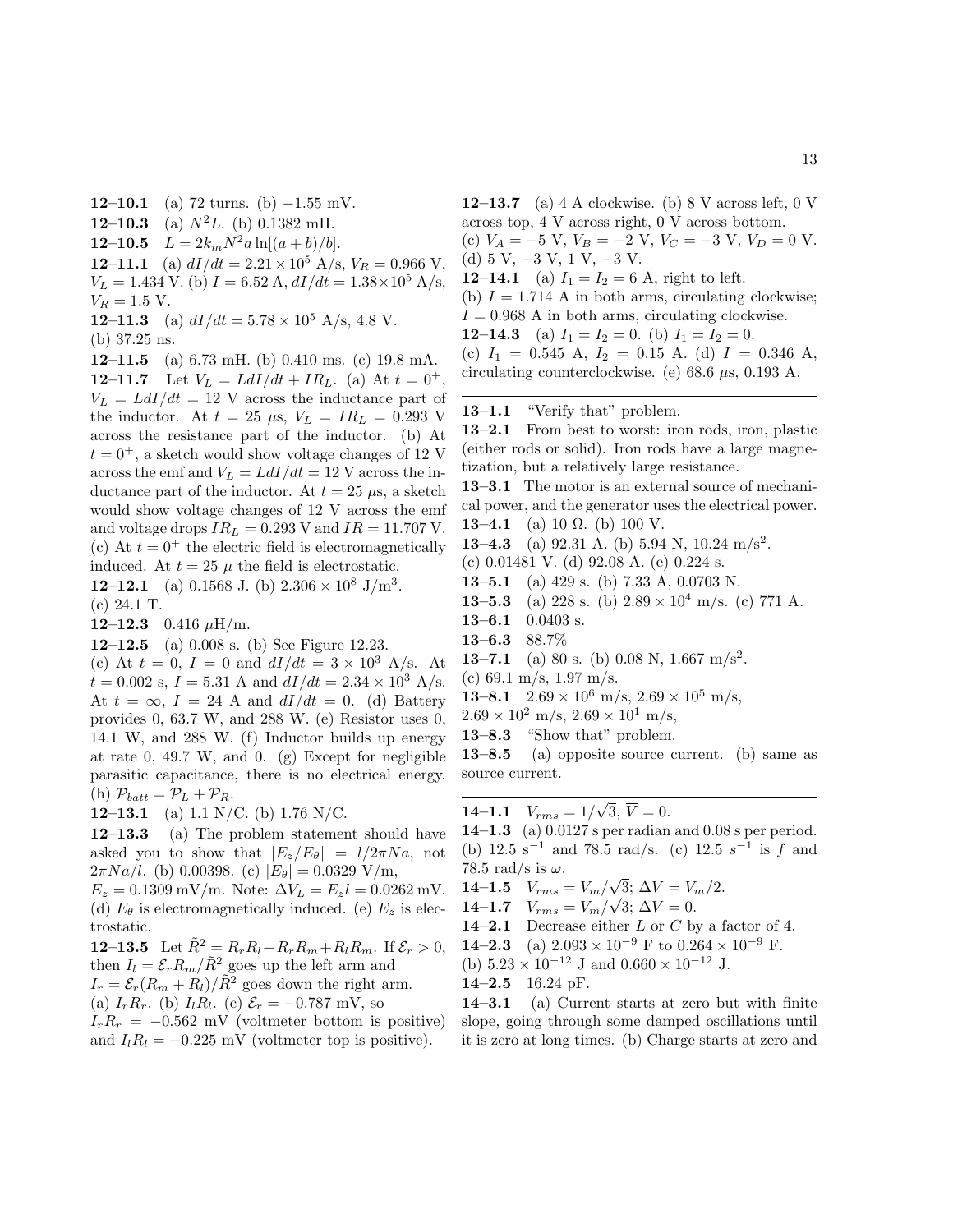tions until it is finite at long times. 14–3.3 "Show that" problem.

**14–3.5** (a)  $\omega_0 = 2.49 \times 10^4$  rad/s,

 $f_0 = 3.97 \times 10^3$  Hz,  $R_c = 1197$  Ω. (b) For  $R = 5$  Ω, we have  $R < R_c$ ; very underdamped. A sketch would show that the voltage initially rises quadratically in time, and then goes to a slowly damped oscillation around the applied emf.

14–4.1 (a)  $29.4 \text{ cm}^2$ . (b) 800 turns.

14–5.1 (a)  $5.86 \Omega$ ,  $56.1^\circ$ . (b) energy is absorbed. 14-5.3 (a) B provides power, A receives power.  $(b) -55^\circ$ .

14–5.5 (a) 500  $\Omega$ , 6.37  $\mu$ F, −90°. (b) 510 mJ.

14–5.7 (a) Scalar. (b) The y-component of the rotating vector, or phasor, gives a scalar that equals the voltage.

14–5.9 (a) At low  $f$  capacitors serve as open circuits (finite voltage), at high  $f$  capacitors serve as closed (or short) circuits (zero voltage). (a) At low f inductors serve as closed (or short) circuits (zero voltage), at high f inductors serve as open circuits (finite voltage).

14–6.1 5 ms was a misprint. The intended time lag was 0.5 ms. This gives  $Z = 40 \Omega$ ,  $\phi = 0.1885$  rad = 10.80°,  $R = 39.3$  Ω,  $X_L = 7.50$  Ω,  $L = 0.0199$  H. 14–6.3  $X_L = 1.57 \Omega$ ,  $Z = 20.06 \Omega$ ,

 $\phi = 0.0784 \text{ rad} = 4.49^{\circ}, t_{lead} = 0.250 \text{ ms},$ 

 $I_m = 4.23$  A.

14–6.5  $X_C = 3.02 \times 10^4 \Omega$ ,  $R = 1.433 \times 10^5 \Omega$ ,  $Z = 1.464 \times 10^5 \Omega, \phi = -11.86^{\circ}.$ 

14–6.7  $Z = 160 \Omega$ ,  $X_L = 30.14 \Omega$ ,  $R = 157.1 \Omega$ ,  $\phi = -0.1894 \text{ rad} = -10.85^{\circ}, t_{lag} = 6.85 \times 10^{-5} \text{ s}.$ 

**14–6.9**  $\phi = 0.1520 \text{ rad}, X_L = 1.839 \Omega,$ 

 $L = 0.665$  mH,  $Z = 12.14$   $\Omega$ .

**14–6.11** (a)  $I_{rms} = 4.87$  A for all circuit elements. (b)  $\Delta V_{R,rms} = 116.8 \text{ V}, \Delta V_{L,rms} = 27.5 \text{ V}.$ 

(c)  $\mathcal{P}_{R,rms} = 569 \text{ W}, \mathcal{P}_{L,rms} = 0.$  (d)  $\phi = 0.231 \text{ rad},$  $t_{lag} = 0.614$  ms.

14–6.13 (a) Inductor, with  $X_L = 39.25 \Omega$ ,

 $L = 0.1041$  H. (b)  $\overline{P} = 148.4$  W.

14–7.1 (a)  $f = 62.5$  kHz. (b)  $Z_R = R = 200 \Omega$ ,  $Z_L = X_L = 3571 \Omega$ . (c) power surges have high frequencies, for which inductors have a high impedance. 14–7.3 Units misprint: capacitance is in  $\mu$ F, not  $\mu$ H. (a) Capacitor. (b) Resistor. (c)  $V_{R,m} = 2.40 \text{ V}$ , 54.8°. (c)  $I_m = 8.16 \text{ A}$ . (d)  $F = -0.1011 \text{ N}$ .

 $V_{C,m} = 24.9$  V. (d)  $V_{R,m} = 17.35$  V,  $V_{C,m} = 18.00$  V. 14–7.5 "Show that" problem.

14–8.1 (a) Yes. (b) No. (c) Yes.

14–8.3 (a)  $X_L = 6.283 \Omega$ ,  $X_C = 0.796 \Omega$ ,

 $Z = 6.79 \Omega, \phi = 53.9^{\circ}.$  (b)  $I_m = 3.53 \text{ A},$ 

 $V_{L,m} = 22.2 \Omega, V_{R,m} = 14.14 \Omega, V_{C,m} = 2.81 \Omega.$ 

(c) Voltage leads current by  $0.374 \times 10^{-3}$  s.

(d) 14.41 V, voltage lags current by  $0.781 \times 10^{-4}$  s.

(e) 26.3 V, voltage leads current by  $3.99 \times 10^{-4}$  s.

(f) 19.39 V, voltage leads current by  $6.25 \times 10^{-4}$  s.

**14–8.5** (a) 1340 Hz,  $I_{rms} = 0.05$  A.

(b)  $V_{L,rms} = 6.316 \text{ V}, V_{R,rms} = 1.20 \text{ V},$ 

 $V_{C,rms} = 6.316 \text{ V. (c) } Z = 191 \Omega, \phi = 82.8^{\circ},$ 

 $I_{rms} = 0.00628$  A. (d)  $V_{L,rms} = 1.587$  V,

 $V_{R,rms} = 0.1507 \text{ V}, V_{C,rms} = 0.397 \text{ V}.$ 

(e)  $R_c = 252.6 \Omega$ . Definitely a resonance, but rather broad, since  $\mathcal{Q} = 5.625$  is fewer than the 6.26 radians that correspond to a full period.

14–8.7 "Show that" problem.

14–9.1 For water, a valve permits a small force to control a large flow of water; for electricity, a valve permits a small voltage to control a large flow of electricity.

14–9.3 See Figure 14.14b. The grid voltage determines whether or not electrons are drawn off the cathode; once off the cathode, they go to the anode. 14–10.1 Neither of them can dissipate energy, and on average neither of them can store energy.

14–10.3 (a)  $P > 0$  when refinery is buying power. (b)  $P < 0$  when refinery is selling power.

**14–10.5** (a)  $\cos\phi_0 = 0.423$ . (b) Add capacitor with  $C = 1.957 \mu$ F. (c)  $Z = 1215 \Omega$ .

14–11.1 (a) 6.25 turns. (b) 62.5 turns.

14–11.3 100 V.

**14–11.5** (a)  $N_s/N_p = 1/10$ . (b) Lower voltage side has higher current; thicker wire decreases the Joule heating rate.

14–11.7 (a)  $\mathcal{P}_{gen} = 4800 \text{ W}.$ 

(b) 
$$
P = P_{gen} = 4800
$$
 W. (c)  $P_{wires} = 2.56$  W.

(d)  $P_{load} = 4797.44$  W.

14–11.9 See Section 14.11.3.

**14–11.11** (a)  $R = 1 \Omega$ . (b)  $R_c/R = 50$ .

(c)  $L = 13.37 \text{ mH}, C = 21.39 \mu \text{F}.$  (d)  $N_s/N_p = 100$ . 14–12.1 Toaster.

**14–12.3** (a)  $\mathcal{E}_m = 0.400$  V. (b)  $Z = 20.8$   $\Omega$ ,  $\phi =$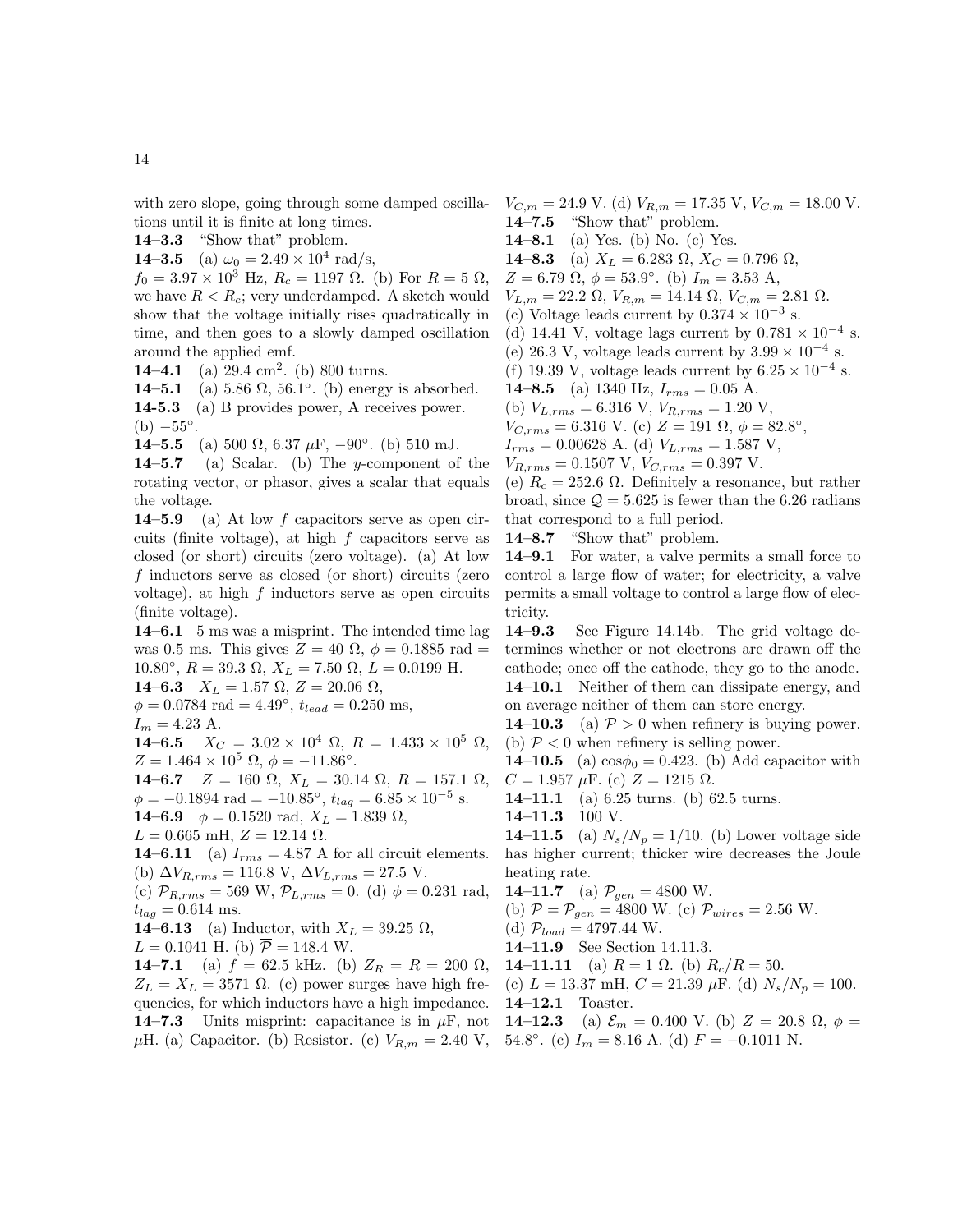14–12.5 Use the geometry of Figure 14.18a, with an inductor and capacitor in series with the circuit. (a)  $IR + LdI/dt + Q/C = \mathcal{E}_m \sin \omega t$ ,

 $\mathcal{E}_m = \omega B_m l x$ . (b)  $I = (\mathcal{E}_m/Z) \sin \omega t$ , Z and  $\phi$  as in (14.71) and (14.72). (c)  $\overline{F} = -(\mathcal{E}_m b B_m/2Z) \sin \phi$ . (d) If  $\omega > \omega_0$ , L dominates; if  $\omega < \omega_0$ , C dominates. **14–13.1** (a) 23.9  $\mu$ m. (b)  $d = 0.001$  inch is 25.4  $\mu$ m, so that the field will penetrate, but down by a factor

of  $e^{-d/\delta} = 0.346$ .

14–13.3 "Show that" problem.

15–2.1 (a) 2011 m/s. (b) 2 min. (c) 70 min. (d) 60 flagmen. 15–3.1  $2.83 \times 10^{16}$  N/C-s. 15–4.1 0.01096/m. 15–4.3 (a)  $dy/dx = x/(a - y)$ ,

 $d^2y/dx^2 = a^2/(a-y)^3$ . (b)  $1/a$ . (c)  $d^2y/dx^2 = 1/R$ , where  $R = a$  is the radius of curvature.

15–5.1  $120 \text{ m/s}$ .

 $15-5.3$  3 N.

15–5.5 (a) Energy flowing along the string is more concentrated. (b) Yes. (c) 3361 N. (d) It corresponds to hanging a mass of 342.6 kg; unlikely.

15–5.7 "Show that" problem.

15–5.9 (a) 2.048 m/s. (b) 0.36 m. (c) –0.653 m/s. (d)  $-0.626$  m/s<sup>2</sup>.

15–5.11 The large phases require high accuracy. (a)  $251.3274 \text{ m}^{-1}$ . (b)  $2010.6193 \text{ s}^{-1}$ . (c) 320 Hz. (d) 0.003125 s. (e)−8048.23 rad≡0.527 rad. (f) In cm,  $y(x, t) = 0.03 \sin[251.3274x + 2010.6193t + 0.527].$  $(g)$  –0.0200 cm.

15–5.13 (a) 3.0 kg/m. (b) 0.72 N.

15–5.15 (a) 147.3 m/s. (b) 170 cm and 85 cm. (c) 86.6 Hz and 173.3 Hz.

15–5.17 (a) 7.48 m. (b) 18.70 m. (c) 0.01282 s.

(d) 78.0 Hz. (e)  $0.0358$  m,  $-2.65$  m/s,  $-8600$  m/s<sup>2</sup>. **15–5.19** (a)  $\frac{d^2y}{dx^2} = v^2(\frac{d^2y}{dt^2})$  and  $\frac{d^2z}{dx^2} = v^2(\frac{d^2z}{dt^2})$ .

(b) 
$$
v = \sqrt{\frac{F}{\mu}}
$$
. (c)  $f_1 = \frac{v}{2L}$ .

15–6.1  $-12000 \hat{x}$  V/m.

**15–6.3** (a)  $(D/c) \sin(qx - \omega t)$ . (b)  $(D/c) \sin(qy - \omega t)$ . 15–6.5 (a)  $0.009375$  m. (b)  $670.2$  m<sup>-1</sup>.

(c)  $2.01 \times 10^{10} \text{ s}^{-1}$ . (d)  $0.15 \sin(qy - \omega t) \text{ mT}$ .

$$
15.71 \tbinom{10}{203} \tbinom{10}{2367} \tbinom{10}{2367}
$$

15–7.1 (a) 303 m. (b) 3.367 m.

**15–8.1** (a)  $r^{-1}$ . (b)  $r^{-1/2}$ .

15–8.3  $1.584 \times 10^5$  V/m; 0.528 mT.

**15–9.1** (a)  $4.17 \times 10^{-8}$  m/s<sup>2</sup>. (b) 19,200 s. (c)  $8 \times 10^{-4}$  m/s. (d) 7.68 m. **15–9.3** (a)  $u_E = u_B = 8.95 \sin^2(qy - \omega t) \text{ mJ/m}^3$ . (b)  $\vec{S} = 5.37 \times 10^6 \sin^2(qy - \omega t) \hat{y} W/m^2$ . (c)  $P = 0.0179 \sin^2(qy - \omega t) N/m^2$ . **15–9.5** (a)  $\vec{S} = -2\pi k_m n^2 r I \frac{dI}{dt} \hat{r}$ . (b)  $\mathcal{P}/l = 4\pi^2 k_m n^2 r^2 I \left| \frac{dI}{dt} \right|$ , flowing radially inward. (c)  $dP/l = 8\pi^2 k_m n^2 r dr I \left| \frac{dI}{dt} \right|$ . (d)  $d(dU_B/dt)/l = 8\pi^2 k_m n^2 r dr I \left| \frac{dI}{dt} \right|$ . This equals  $\mathcal{P}/l$ , so  $d\mathcal{P} = d(dU_B/dt)$ . 15–10.1 (a) 3.93 m, (b) 1.132, (c) 1.282. **15–10.3** (a)  $5.07 \times 10^{14}$  Hz. (b)  $5.07 \times 10^{14}$  Hz. (c) 443.7 nm. (d)  $\theta_{refl} = 23^{\circ}, \theta_{refr} = 17.04^{\circ}.$ **15–10.5** (a)  $\theta_c^{crownglass} = 41.14^{\circ}$ ,  $\theta_c^{diamond} = 24.41°$ . (b) Crown glass. (c) Diamond. 15–11.1 2.3  $\text{W/m}^2$ , polarized vertically. **15–11.3** (a) 0. (b) 0.134 W/m<sup>2</sup>, at 35° to the x axis. 15–11.5 2.58 W/m<sup>2</sup>, polarized vertically.

15–11.7 (a)  $53.1°$ . (b)  $36.9°$ .

15–12.1 (a) and (b) See Section 15.12.

15–12.3 –2881  $\hat{x}$  A/m.

15–13.1 "Show that" problem.

15–14.1 (a) 2.4 m. (b) 2.4 m.

15–14.3  $R/R_c \approx 0.25$ . This corresponds to

 $Q = R_c/2R \approx 2.0$  radians, or 0.32 of a full oscillation. It damps out very quickly.

**15–15.1** (a)  $\delta L = (\pi A/2L)^2 L$ . (b) "Show that" problem.

15–15.3 (a)  $5.09 \times 10^3$  m/s. (b)  $1.964 \times 10^{-3}$  s.

 $15-15.5$  24.9 m.

**15–15.7** Using (15.82), so  $v_{water} = 1.432 \times 10^3$  m/s, gives 114.8 Hz. (Using  $v_{water} \approx 4.3v_{air}$ , as in example 15.7, so  $v_{water} \approx 1.475 \times 10^3$  m/s, gives 118.3 Hz.)

16–2.1 (a) 76.6 mm. (b) 287 Hz.

$$
16-2.34(d^2-m^2\lambda^2)y^2-4m^2\lambda^2D^2=m^2\lambda^2(d^2-m^2\lambda^2).
$$

16–2.5 (a) 0.212 m. (b) 1604 Hz.

16–2.7 (a) one line of maxima, no lines of minima. (b) one line of maxima, two lines of minima. (c) five lines of maxima, six lines of minima.

16–2.9 (a) See Fig.16.6a. (b) See Fig.16.7a. (c) See Fig.16.8a.

**16–2.11** Use  $\tan \theta \approx \sin \theta$ . (a) 4.08 m. (b) 12.53°. 16–3.1 "Show that" problem.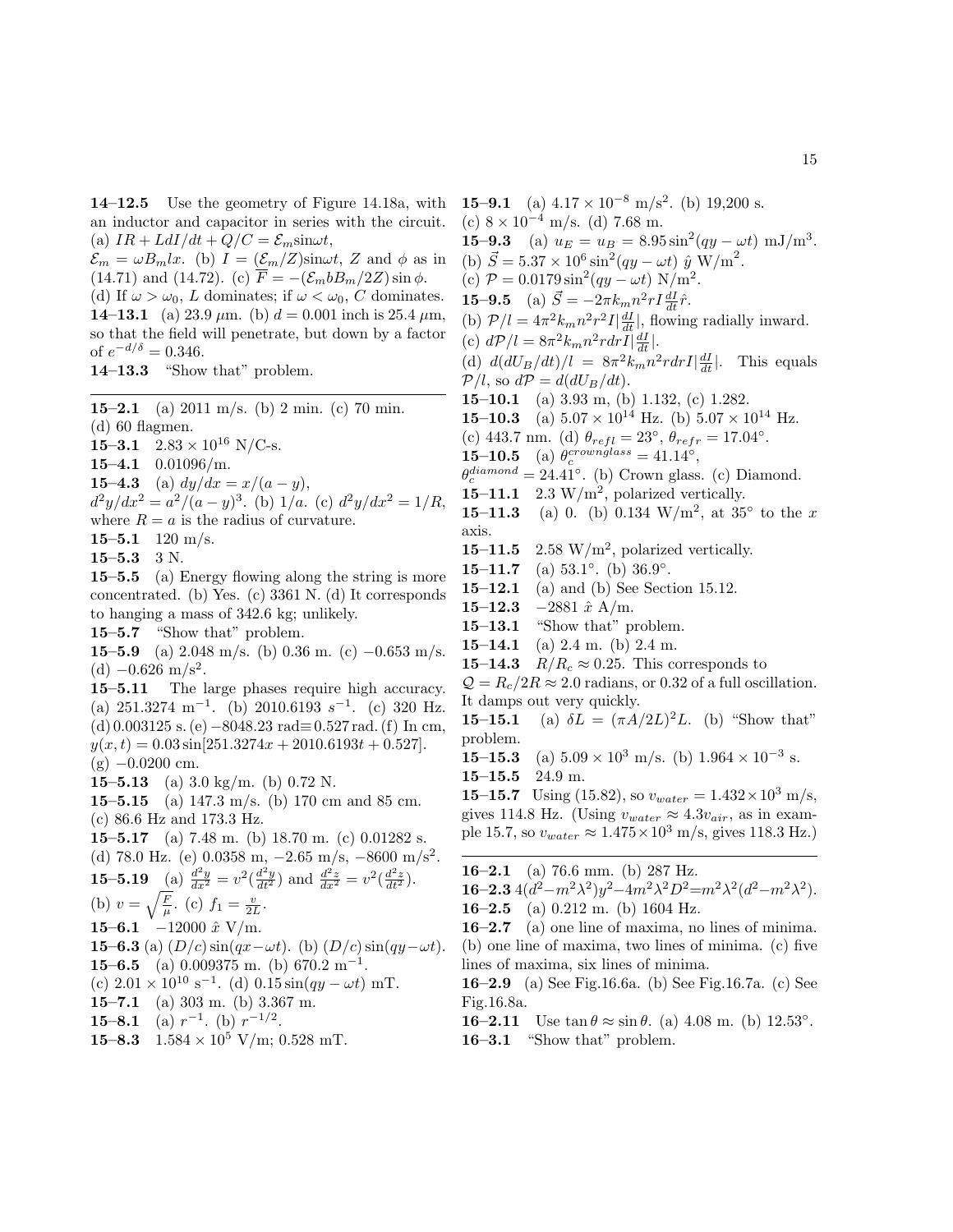**16–3.3** (a)  $\phi = 2\pi + 2\theta - 6\theta'$ . (b)  $\sin^2 \theta = \frac{1 - (n/3)^2}{1 - (1/3)^2}$ . (c) For  $n = 4/3$ ,  $\phi - 180^\circ = 51.0^\circ$ .

16–4.1 See Section 16.4.

16–4.3 See Section 16.4.

16–4.5 At  $90^\circ$  (top of circle) get maximum increase in period; At 270◦ (bottom of circle) get maximum decrease in period;

16–4.7 Grimaldi's experiment showing light within the geometrical shadow, and bright and dark fringes just outside the geometrical shadow.

16–4.9 Birefringent crystals, unless oriented properly, will give two images.

16–5.1 (a) "Show that" problem. (b)  $v_s$ . (c)  $v_p$ .

16–5.3 For small amplitude disturbances the equations are linear, which leads to an amplitudeindependent sound velocity. Hence the relative amounts of reflection and refraction are amplitudeindependent.

16–6.1 (a) 109.87 Hz. Out of tune by 0.12%. (b) Tone at  $(f_A - f'_E)^{-1}$ .

(c) 7.5 s.

**16–6.3**  $\lambda'/\lambda = v/c$ . Since the experiments indicate that  $\lambda'$  in the film is less than  $\lambda$  in air, we deduce that  $v < c$ .

16–6.5 (a) The sources have a coherence time much shorter than the measuring time of the eye. (b) The sources have a coherence time longer than the measuring time of the ear.

16–6.7 (a) No. (b) No.

16–6.9 (a) 489.44 nm. (b) 611.8 nm and 407.9 nm. 16–6.11 (a) 691.3 nm, 518.5 nm, and 414.8 nm. (b) 592.6 nm and 460.9 nm.

16–6.13 (a) 912 nm. (b) 606.5 nm, 485.2 nm, and 404.3 nm.

16–6.15 113.1 nm.

16–6.17 Correct for the misprint of 1575, rather than 1515, lines at atmospheric pressure.

(a)  $n_1 = 1.000293$ . (b)  $\lambda_{vac} = 690.2$  nm.

(c)  $d = 0.4998$  m.

**16–6.19** (a)  $N = 2\Delta D/\lambda$ . (b) 600 nm.

16–6.21 (a) 409 nm. (b) 0.422 degrees, 8.1 mm. (c) 611.

16–6.23 (a) 858 nm. (b) 613 nm.

16–7.1 "Show that" problem.

16–7.3 (a) 1.536 mm. (b) 0.541 mm.

16–7.5 Break up the illuminated part of the plane into tiny strip-shaped sources parallel to the finite opaque strip (or into tiny annulus-shaped sources concentric with the finite opaque disk). At the center of the geometrical shadow, wavelets from all strips (or annuli) add in phase, giving an interference maximum.

16–7.7 366.5 nm.

16–7.9 (a) 162.5  $\mu$ m. (b) 0.220°, 0.660°.

16–7.11 (a)  $0.0766^{\circ}$ . (b)  $0.0321$  cm.

16–7.13 For  $m = \pm 1$  minima: (a) 184.7  $\mu$ m.

(b) 0.428◦ , 0.486 cm.

16–7.15 197.1  $\mu$ m.

16–7.17 (a) "Show that" problem. (b) "Show that" problem.

**16–7.19** (a) 3.93 mm. (b)  $1.5 \times 10^{-8}$  radians.

(c) 150 radians – unresolvable.

**16–7.21** (a)  $2.16 \times 10^{12}$  m. (b) 3100 times the radius of the sun. (c)  $6.79 \times 10^{14}$  m.

16–7.23 (a) 0.671 mm. (b) 0.0419 mm. (c) 3.5 m. (d) 5.75 m.

**16–8.1** (a)  $2d = (m + \frac{1}{2})\lambda/n_{\text{O,E}}$ . (b) O-beam has 520 nm  $(m = 3)$  and 404.4 nm  $(m = 4)$ ; E-beam has 557.1 nm  $(m = 3)$  and 433.3 nm  $(m = 4)$ .

16–8.3 (a) 63 nm. (b)  $0.00451^\circ$ .

**16–9.1** (a) maxima out to  $m = \pm 6$ . (b)  $m = 0$  at 0°;  $m = \pm 1$  at  $\pm 9.04$ °;  $m = \pm 2$  at  $\pm 18.32$ °;  $m = \pm 3$ at  $\pm 28.13^{\circ}$ ;  $m = \pm 4$  at  $\pm 38.94^{\circ}$ ;  $m = \pm 5$  at  $\pm 51.79^{\circ}$ ;  $m = \pm 6$  at  $\pm 70.54$ °. (c) maxima out to  $m = \pm 4$ .

(d)  $0.0212$  rad =  $1.213$ °. (e) 43.9 nm.

16–9.3 Interpret third maximum to be third order  $(m = 3)$ . (a) 513.4 nm. (b)  $m_{max} = 10$ .

(c)  $\theta_6 = 36.3^\circ$ .

**16–9.5** 400 nm  $\leq \lambda \leq 595$  nm.

16–9.7 4030 lines.

16–9.9 1216 slits.

16–9.11 (a) "Show that" problem. (b) "Show that" problem. (c) Multiples of three.

16–10.1 [scattering angle, angle of incidence relative to normal]: (a)  $[20^{\circ}, 80^{\circ}]$ . (b)  $[160^{\circ}, 10^{\circ}]$ .

16–10.3 0.16 nm.

**16–10.5**  $m = 4$  gives  $\lambda = 0.01139$  nm,  $m = 5$  gives  $\lambda = 0.00911$  nm.

16–10.7 (a) 0.205 nm,  $1.467 \times 10^{18}$  Hz. (b) 0.270 nm,  $1.111 \times 10^{18}$  Hz.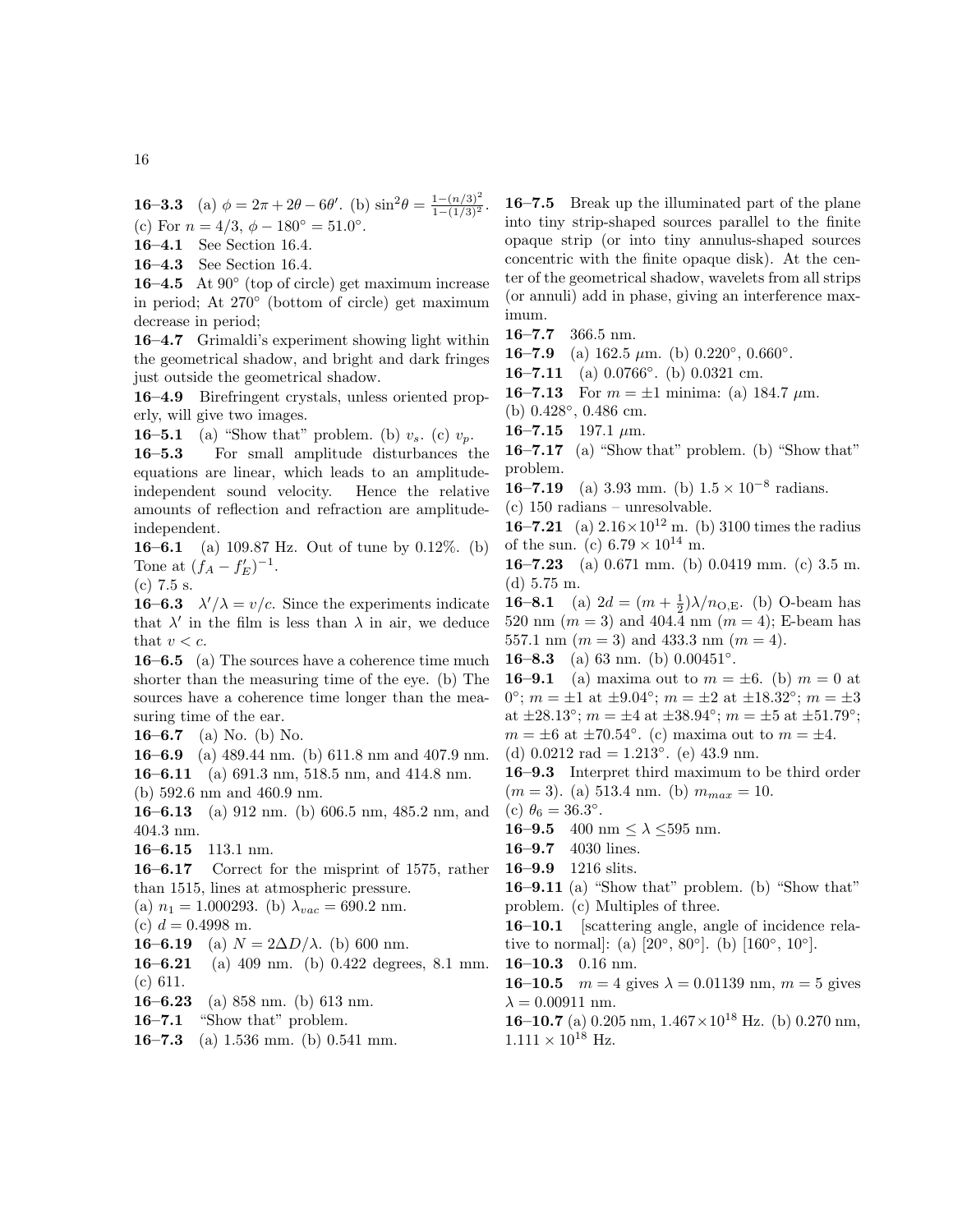**16–10.9**  $2d\sin\theta = m\lambda$  and  $n_V = n_A/d = \text{constant}$  relates the volume and area densities and the plane separation. Higher  $n_A$  means smaller  $d$  and thus larger  $\theta$  and larger scattering angle 2 $\theta$ .